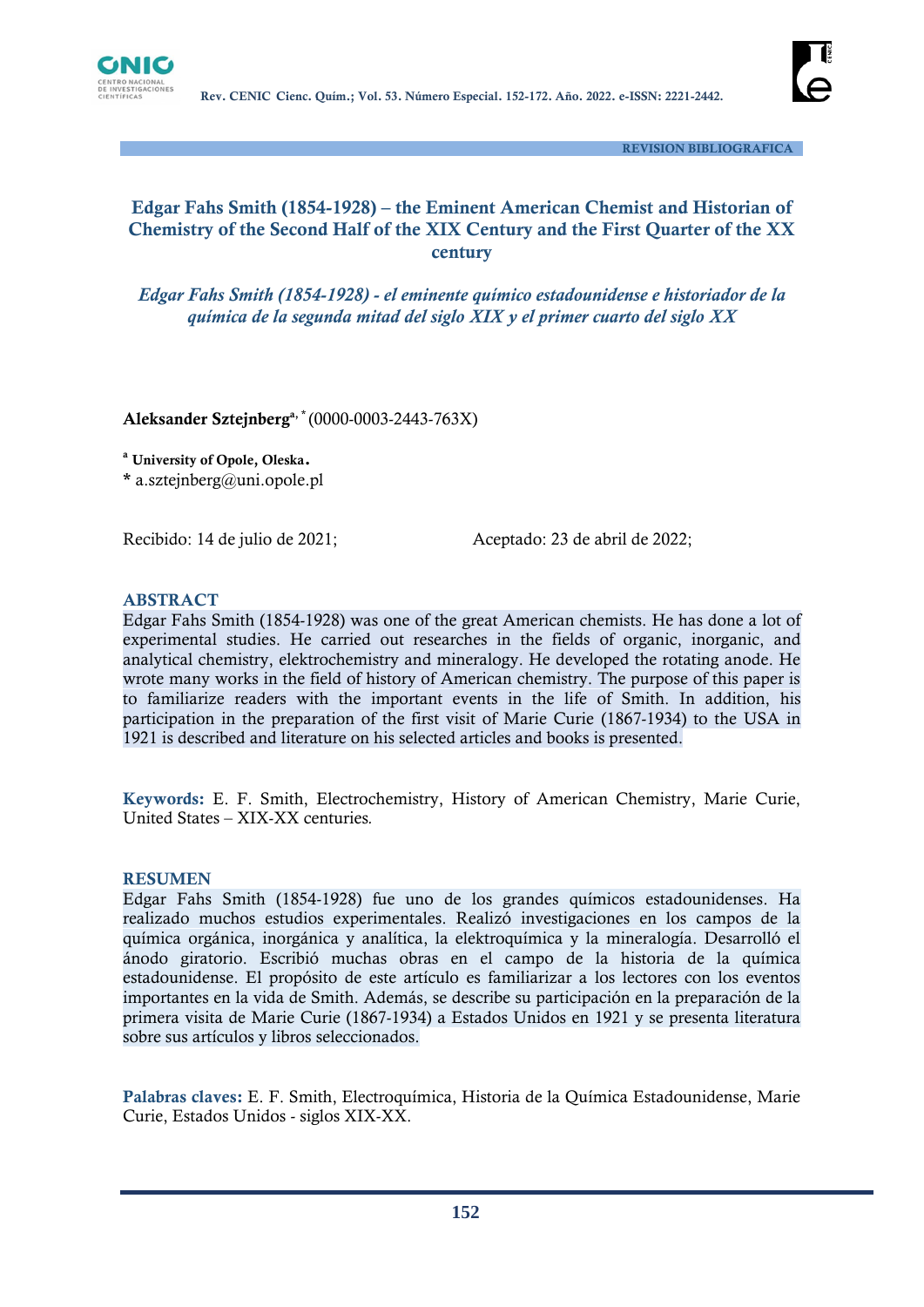

# **INTRODUCTION**

# **The important events in the Smith's life**

Edgar Fahs Smith (1854-1928) (Figure 1) was called "chemist of world fame and one of the country's leading and best known educators" (Anonymous, 1928a), a man "of international reputation not only as a chemist but as an administrator and historian" (Kendall, 1928, p. 93), "a distinguished and versatile chemist" (D., 1928) and "an eminent chemist, a distinguished educator and a public spirited citizen, … [and] most enthusiastic worker in the cause of history of science" (Browne, 1928, p. 375). Ninety-four years have passed since his death, but during this time few articles about this illustrious American scientist were published.

Edgar Fahs Smith (1854-1928) was born in Westmanchester Township (York County, Pennsylvania) at King's Mill ("Smith, E. F. Recollections", n.d.) on May 23, 1854, and he was the son of Gibson Smith and his wife Susannah Elizabeth (Fahs) Smith (Farrington, 2000, p. 142; Farrington, 2004-2005).



*Fig. 1. E. F. Smith (1854-1928) at the age of twenty-four ("Edgar Fahs Smith", 1878).*

In his Memoirs ("Smith, E. F. Recollections", n.d.), he wrote:

When I reached two and a half or three years of age, my parents moved into the town of York. Mother taught me my letters and also to spell and read. My first school was conducted by a noble woman named Miss Becky Welchens. The scholars were of both sexes. I remained in the school about two years, when I was transferred to a boy's school. Here I studied arithmetic and geography and made pretty good progress, but for some reason was sent to another school, … This second school did not bear a very good reputation. … From this school I passed to what was called the Cottage Hill College. It was conducted by members of the United Brethren Church. It was coeducational. Here I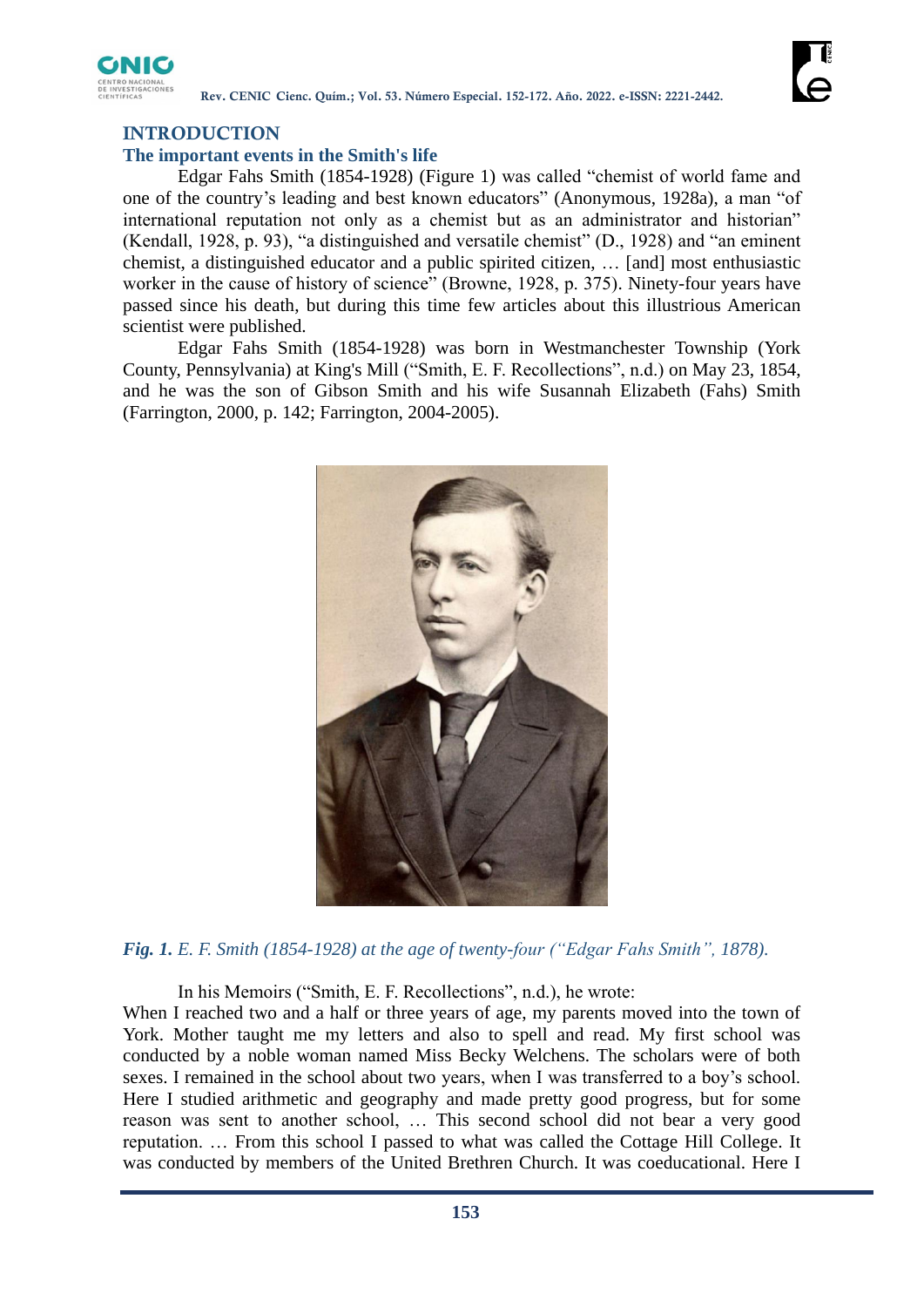

began the study of Latin under Professor Hammond. … From this school, I passed to the York County Academy, one of the noblest educational foundations in the country (pp. 1-2).

In 1872, he entered the Junior class of Pennsylvania College at Gettysburg. He graduated two years later with a Bachelor of Science degree. His chemist teacher Samuel Philip Sadtler (1847-1923) encouraged him to continue his studies in Germany. In the years 1874-1876, he studied chemistry under Friedrich Wöhler (1800-1882) at the Univeristy in Göttingen (Kendall, 1928, p. 93).

On 1876, he defended his doctoral dissertation entitled *Über Trisubstituirte Benzolverbindungen und über die Einwirkung von Chlor auf Benzyltrichlorid* (About Trisubstituted Benzene Compounds and About the Action of Chlorine on Benzyl Trichloride) and received his Ph.D. Figure 2 shows the title page of his dissertation (Smith, 1876).

*Fig. 2. Title page of E. F. Smith's doctoral dissertation (Göttingen: Druck Der Universität-*



*Buchdruckerei von E. A. Huth, 1876)*.

After returning from Germany to the United States in 1876, he became an Assistant in Analytical Chemistry (1876-1881) to Professor Frederick Augustus Ghent (1820-1893) of the Towne Scientific School of the University of Pennsylvania.

On April 10, 1879, he married Margie Alice, née Gruel in Gettysburg (Farrington, 2004-2005). The spouses had no children (Farrington, 2000, p. 144).

In 1881, he became Professor of Chemistry at Muhlenberg College (Allentown, Pennsylvania), and two years later, he began worked as Professor of Chemistry (1883- 1888) at Wittenburg College (Springfield, Ohio) (Browne, 1928, p. 377; Joyce, 1919, p. 368). In 1888, he returned to Philadelphia and became Professor of Analytical Chemistry at the University of Pennsylvania. Four years later, he was appointed Head of the University's Department of Chemistry. In 1898, he was chosen Vice-Provost and in 1911, he was appointed Provost of the University. "During his forty-four years of teaching and administrative work, he gained the title of "the best beloved college professor in America" (Kendall, 1928, p. 93).

In 1920, he retired. Six years later, the University of Göttingen honored him again, renewing, after fifty years (1876-1926) his Doctor of Philosophy degree (Taggart, 1928, p. 6; Taggart, 1932, p. 614).

He "became ill in 1926 and his condition worsened until he was hospitalized in 1928" (Brandolisio, 2020, p. 6). On May 3, 1928, he died of pneumonia in the University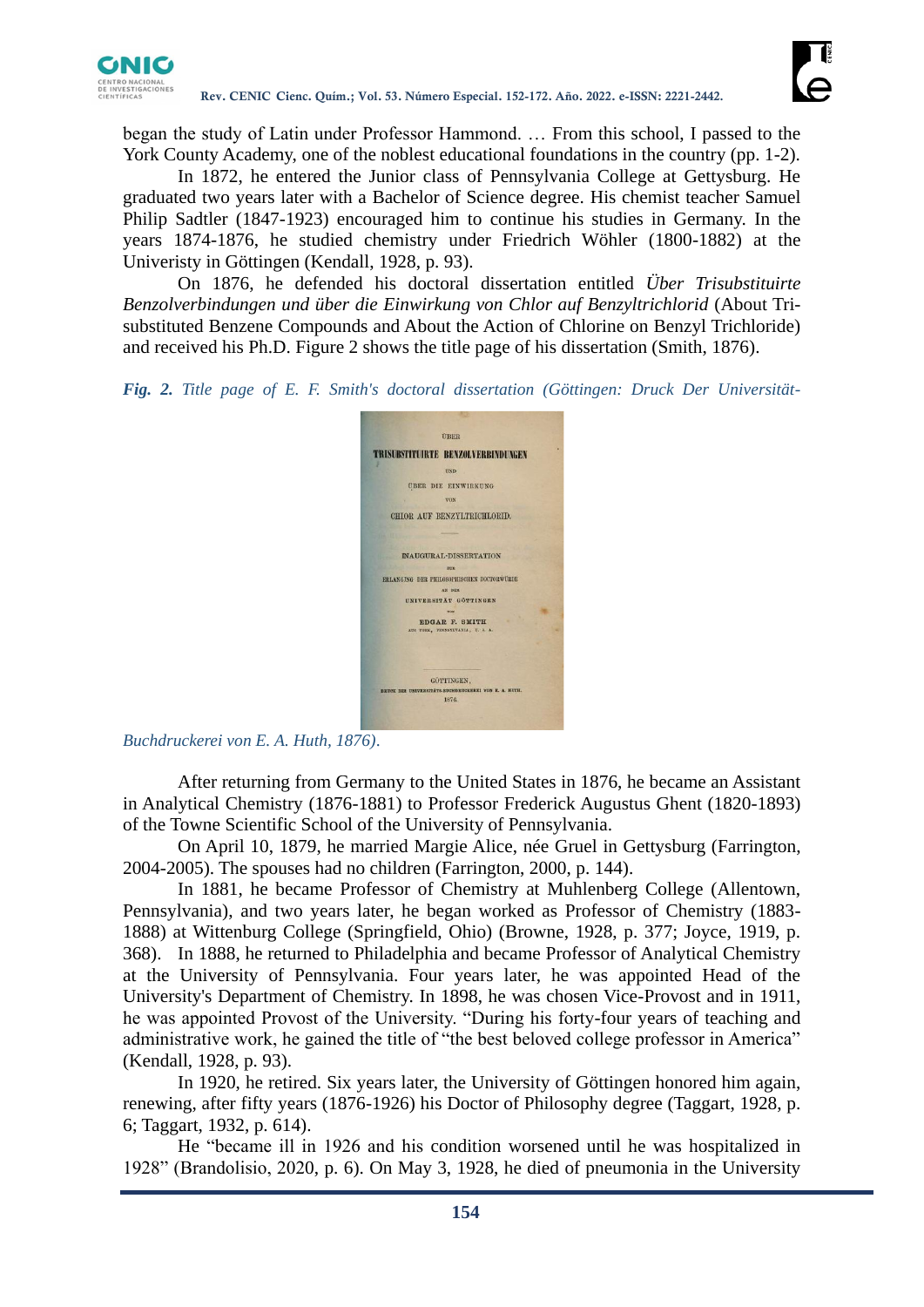

of Pennsylvania Hospital (Browne, 1928, p. 375; Mekker, 1937, p. 106; Taggart, 1932, p. 613). His funeral took place in Philadelphia on May 7, at Holy Trinity Church (Browne, 1928, p. 375).

He left behind a collection that was named after him. The *Edgar Fahs Smith Memorial Collection* is "one of the foremost international historical collections of chemistry books and manuscripts" ("Smith Memorial Collection", 2021). Lynne Farrington wrote about gift of this collection to the University of Pennsylvania by Smith's wife as follow as (Farrington, 2004-2005):

In 1931, three year after her husband's death, Margie Smith presented her late husband's collection to the University, together wit an endowment, so that it might continiue to grow and serve scholars of the history of chemistry. Her generosity spurred further generosity in the form of additional gifts to the collection from Smith's former students and colleagues. For her efforts, the University of Pennsylvania awarded her the honorary degree of Master of Arts (Man; Margie Alice Gruel Smith, p. 1).

In 1928, an article about Smith's collection appeared in *The Scientific Monthly* (Anonymous, 1928b). Four years later, Eva Armstrong's paper about this collection was published in the *Journal of Chemical Education*. She wrote that the collection "comprises a library of rare books and reprints on chemistry; engravings and portrait prints of chemists; and a collection of autograph letters and manuscripts" (Armstrong, 1932, p. 652). A year later, another Armstrong's paper about the collection appeared in the same journal (Armstrong, 1933).

In 2000, a commemorative booklet entitled *The Edgar Fahs Smith Memorial Collection in the History of Chemistry* was published in Washington, D.C., produced by the American Chemical Society's National Historic Chemical Landmarks program ("The Edgar Fahs", 2000).

## *Edgar F. Smith and the first visit of Marie Curie (1867-1934) to the United States in 1921*

The French physicist Marie Curie née Maria Sklodowska, born in Warsaw in the Congress Kingdom of Poland (the Russian Empire), was twice a laureate of the Nobel Prize: in the field of physics (1903), and chemistry (1911) "in recognition of her services to the advancement of chemistry by the discovery of the elements radium and polonium, by the isolation of radium and the study of the nature and compounds of this remarkable element" ("The Nobel Prize", 2021; Curie, 2021). Her first visit to the United States lasted from May 11 to June 25, 1921. She was accompanied by her daughters, Irene (1897-1956) and Eve (1904-2007) (Korzeniowska, n.d., p. 3; Lubenau, 2012).

Dominika Korzeniowska (n.d.) wrote about the purpose of this visit as follows: Its main purpose was to receive from the US President Warren G. Harding (1865- 1923)[Harding, 1921] a gift of a gram of radium worth \$ 100,000. The funds for its purchase were raised as part of a collection, mainly among American women, whose originator was the journalist Marie Mattingly Meloney (1878-1943), known in her professional life as Mrs. William Brown Meloney (p. 1).

On February 14, 1921, Edgar F. Smith, president of the American Chemical Society (ACS), sent a letter in French to Marie Curie. Here is an excerpt from it ("Marie Curie. Voyage", 1921):

Dear Madame Curie:

The American Chemistry Society, which has the honor of counting you as its Honorary Members since 1919, was very pleased with the news of your next arrival in the United States at the beginning of May. We are happy to inform you, Madam, that the members of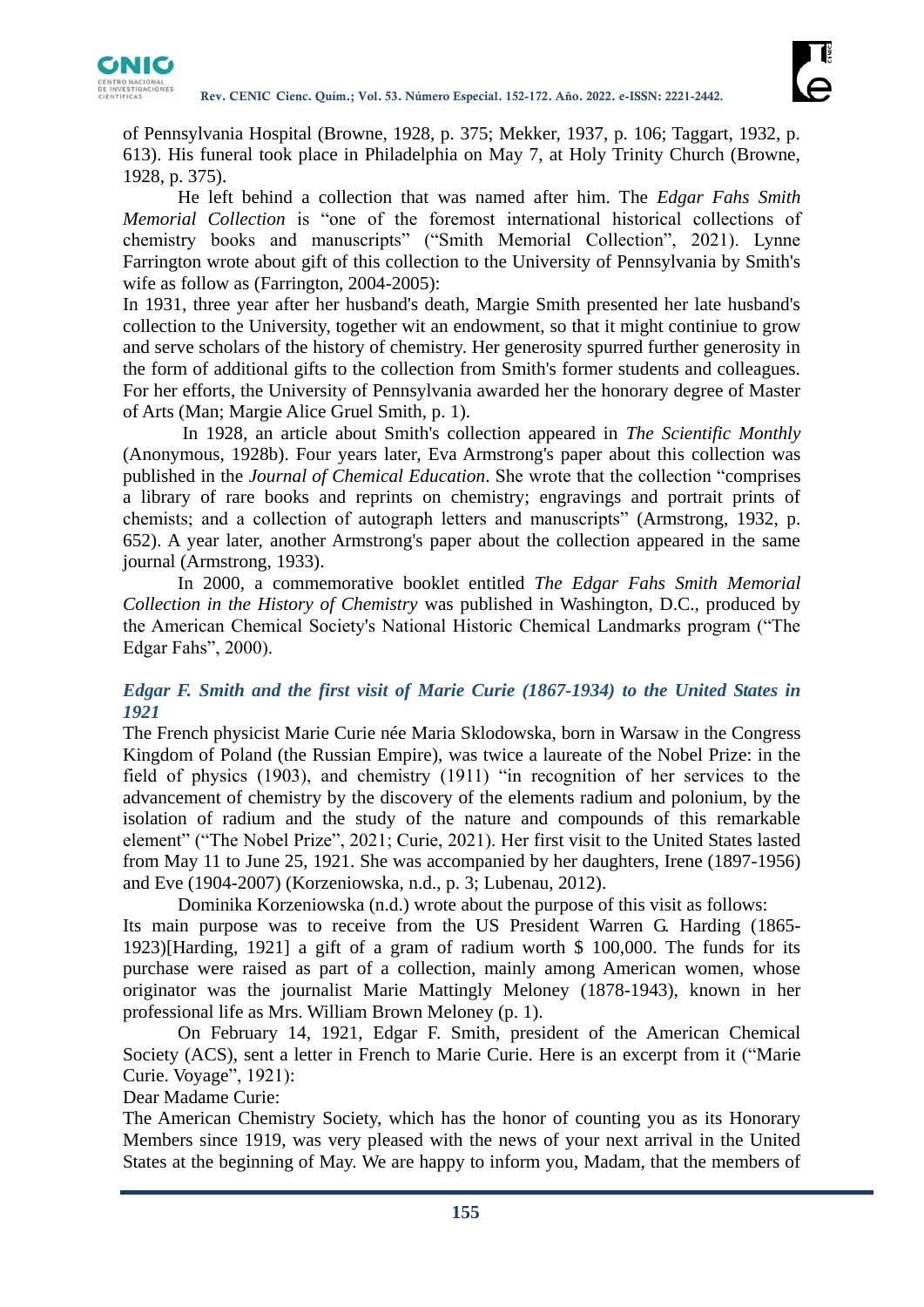

your own profession, that is to say that of Chemistry, is honored by your visit and are very anxious to place at your disposal all their facilities; from you, render all the honors which are due to you and to hope to present to them, the opportunity to know you and to hear you. We too, on our side, are also anxious to assist you in any way possible to make your stay in the United States as pleasant as it is profitable, and to strive to make all the projects and plans that have led you to us succeed honour your visit (pp. 22-23).

Marie Curie agreed to attend a luncheon given in her honour on Tuesday, May 17, 1921 at the Hotel Waldorf Astoria in New York (Anonymous, 1921a).

Edgar F. Smith was Chairman of the Executive Committee for the Entertainment of Mme Curie. On May 14, J. E. Zanetti, secretary and treasurer of this Committee, sent a letter to Mrs. William Brown Meloney informing Mrs. Curie of the program for May 17 ("Letter from the", 1921). He wrote in it:

Dear Madame:

For the information of Madame Curie, I beg to enclose copies of the speeches of Dean Pegram and Dr. Wood. I have as yet to hear from Dr. Moore, who will be the third speaker, and who will greet Madame Curie in the name of chemists. Professor Edgar F. Smith, Provost of the University of Pennsylvania and President of the American Chemical Society, will preside at the luncheon and introduce the speakers. The order of the speeches will be Dean Pegram, Dr. Moore, Dr. Wood, and then we hope that Madame Curie will consent to address the chemists of New York (p. 26).

During luncheon E. F. Smith said, among other things ("Address of Dr.", 1921): This memorable occasion -- yes, historic occasion -- brings to mind words of one of the world's greatest poets: Honored be woman! She beams on the sight Graceful and fair, like a being of light; lluminating our thorn-covered way, -- Atp, indeed, does the thought of the poet apply to her, whom, in this hour, we welcome to our country, expectant of her coming -- eager from North to Sougth and from East to West -- to look into her eyes, and catch from her lips the story of her brilliant, epoch-making achievements. … Never since the dawn of Creation had the world imagined that in its cosmic material there could lie hidden such an enigmatic substance as Radium; … So in this moment, let us together bid welcome -- yes -- thrice welcome to our shores, Madame Curie -- Discoverer of Radium and Polonium -- Benefactor of humanity -- Splendid representative of fair France, our sister Republic" (pp. 30-31).

He also invited Madame Curie to receive an honorary degree from the University of Pennsylvania. However, due to poor health, she could not participate in the ceremony herself. Mrs. Meloney informed about this in a telegram sent to him and to Dr. Mary Cary Thomas from Bryn Mawr College on May 22, 1921 ("Télégramme adressé à", 1921): Physicians issued the following statement tonight quote we find madame Curie in a very feeble condition it would be unwise to subject her to the strain of great excitement or long ceremonies. Stop. she insists upon trying to carry out the program arranged for her but it is most certainly imperative that all unnecessary effort on her part be avoided Madame Curie has never been strong the hardships of the war and a serious illness two years ago have left her with little reserve strength but with care and the laboratory assistance which is now assured her she should be able to continue her important work it is necessary to avoid excitement that she should be subjected to any strain at this time signed doctor B L Hardin Washington D C and Dr Edward H Rogers of New York endquote if possible we arrive scheduled time Madame Curie daughters can represent her if it meet approval of your committees. Marie Meloney (pp. 128-129).

The honour awarded by the University of Pennsylvania was received by the daughter of Madame Curie, Irene (Anonymous, 1921b; Anonymous, 1921c).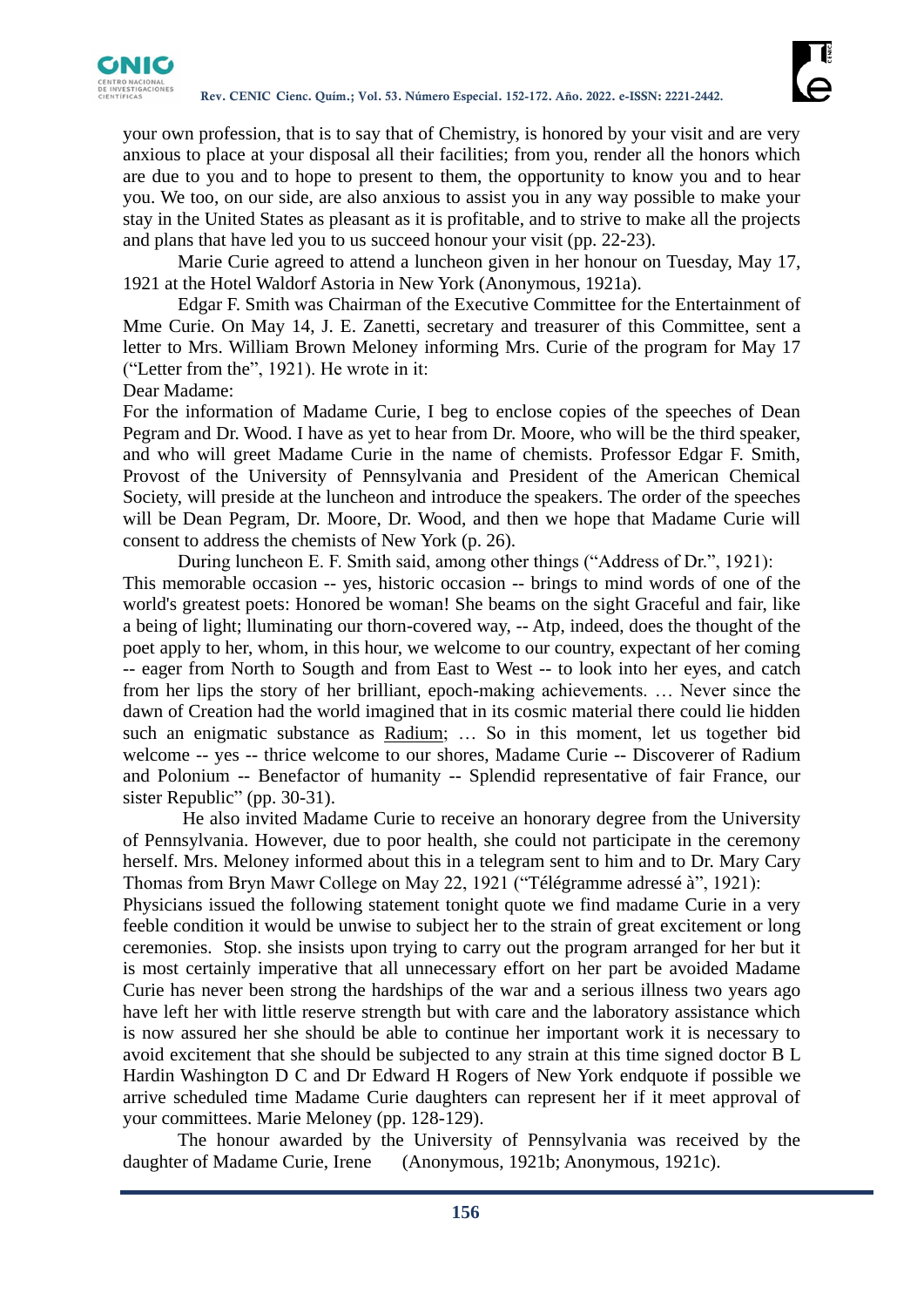

A journalist for *Evening Public Ledger-Philadelphia* wrote on Monday, May 23, 1921 (Anonymous, 1921b):

Mademoiselle Irene Curie, the twenty-three-year-old daughter of Madame Curie, codiscoverer of radium, arrived here at noon today to receive two degrees in behaf of her distinguished mother. The honorary degree of doctor, of medicine will be confered by the president of the Board of Corporators of the Women's Medical College of Pennsylvania at 3 o'clock. The honorary degree of doctor of laws will be confered by the University of Pennsylvania at 4:30 o'clock. … The attractive young daughter who at such an early age will stand on the stage at the University of Pennsylvania to reap the honors it took her renowned mother a lifetime to accumulate, was blissfully unconscious of the fierce white light of fame that was to beat upon her when she arrived in Philadelphia (p. 1).

#### **Smith's works**

The list of Smith's published scientific papers includes one hundred and seventyfive works that appeared in print for fifty years from 1877 to 1927. There are the articles published in United States, among other in the journals *American Chemical Journal*, *Journal of the American Chemical Society* and *Journal of Chemical Education.* Many of his papers were published in the German journal *Berichte der deutschen chemischen Gesellschaft* (Mekker, 1937, pp. 139-145).

Smith's first works in the field of organic chemistry were published in 1877 in the *Proceedings of the American Philosophical Society* (Smith, 1877a; Smith, 1877b). In the same year, his article about a new method for the decomposition of chromic iron was published (Smith, 1877c). In the following years, he focused his research on mineralogy, analytical chemistry and electrochemistry.

In 1883, he and D. B. Brunner wrote an article on minerals from Berks County, PA., which was published in the *American Chemical Journal* (Brunner & Smith, 1883). In the same year, his paper on minerals from Lehigh County, PA. was published in the same yournal (Smith, 1883). He then worked at Muhlenberg College. In his Memoir ("Smith, E. F. Recollections", n.d.) he wrote:

Having mineralogy as one of my subjects, it occurred to me it would be a good thing to make weekly or biweekly trips in the spring and fall into the mountains surrounding Allentown, Pa. where the College was located. And … I may state that in the two years of my connection with Muhlenberg, the boys became deeply interested in mineralogy and we brought to the attention of students of the subject a number of minerals which had never been known as existing in Lehigh County. Among others, corundum. This last had never been spoken of in regard to its occurrence in that part of the State, and yet we found crystals that weighed anywhere from one-half pound [0.2268 kg] to twenty-five pounds [11.34 kg] (p. 17).

In 1889, his article on action of the gas from  $As<sub>2</sub>O<sub>3</sub>$  and  $HNO<sub>3</sub>$  upon *p*-oxybenzoic acid was published in the *Journal of the Franklin Institute* (Smith, 1889).

In 1895, he and Elizabeth Allen Attkinson wrote an article on the separation of iron from beryllium (Atkinson & Smith, 1895). In the same year, he and Philip Maas wrote a paper entitled *Eine Neubestimmung des Atomgewichts des Molybdäns* (A Redetermination of the Atomic Weight of Molybdenum), which was published in the *Zeitschrift für analytische Chemie* (Smith & Maas, 1895). Three years later, his article entitled *Action of Sulphur Mnochloride upon Minerals* appeared in the *Journal of the American Chemical Society* (Smith, 1898a) and *the Chemical News* (Smith, 1898b).

In 1903, his paper *The Use of a Mercury Cathode in Electrochemical Analysis* was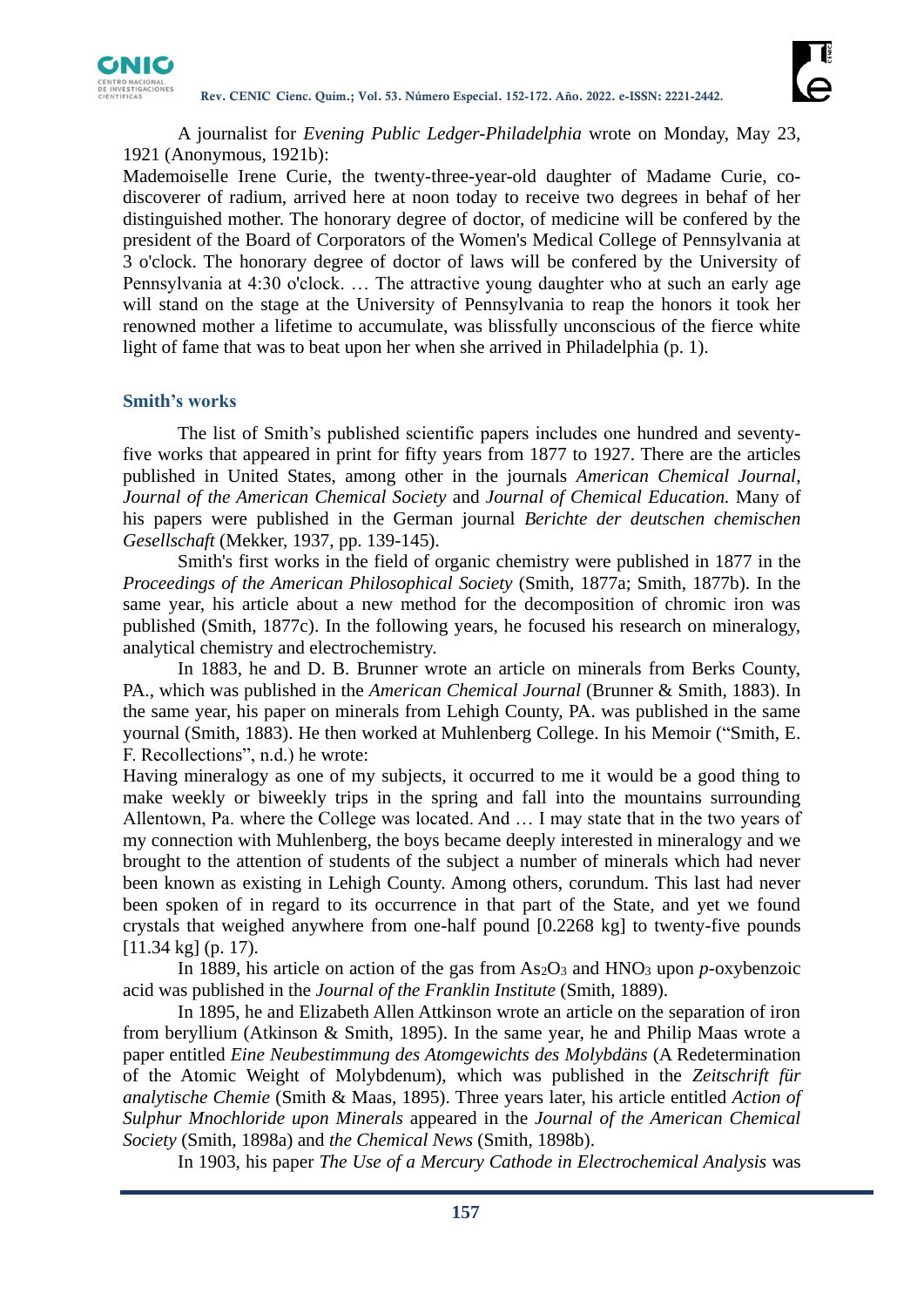

published in the *Journal of the American Chemical Society* (Smith, 1903). Two years later, he and Julia Langness wrote an article on rapid precipitation of antimony in the electrolytic way, which was published in the same journal (Langness & Smith, 1905).

Much of his experimental studies were carried out using the rotating anode, "which changed the timescale of electrochemical analysis from hours to minutes and greatly improved its precision. He used the instrument to crush error underfoot by revising some element atomic weights" (Borman, 2012, p. 1).

His article on the use of the rotating anode in electro-analysis was published in 1904 in the *Journal of the American Chemical Society* (Smith, 1904). Three years later, he and Edgar T. Wherry, published their results of experimental study on use of this anode in the electrolytic precipitation of uranium and molybdenum (Wherry & Smith, 1907). In the same year, he and Lily Gavit Kollock wrote an article entitled *The Effect of Sulphuric Acid on the Deposition of Metals when using a Mercury Cathode and Rotating Anode* (Kollock & Smith, 1907).

Some of his last chemical articles on soluble tungstates were published in 1926 in the *Proceedings of the American Philosophical Society* (Smith, 1926a; Smith, 1926b).

In 1922, his paper in the field of historical chemistry entitled *Samuel Latham Mitchill–A Father in American Chemistry*. was published in *The Journal of Industrial And Engineering Chemistry* (Smith, 1922).

Between 1929 and 1944, many of his articles appeared in the *Journal of Chemical Education*. For instance, a year after his death, his six-part article about the American chemist Charles Mayer Wetherill (1825-1871) was published in this journal (Smith, 1929a; Smith, 1929b; Smith, 1929c; Smith, 1929d; Smith, 1929e; Smith, 1929f). His other articles include, among others, essays on the early American chemists such as John Griscom (1774-1852) (Smith, 1943a), James Curtis Booth (1810-1888) (Smith, 1943b), James Blythe Rogers (1802-1852) (Smith, 1943c), M. Cary Lea (1823-1897) (Smith, 1943d), Jacob Green (1790-1841) (Smith, 1943e), Franklin Bache (1792-1864) (Smith, 1943f) and Martin Hans Boyè (1812-1909) (Smith, 1944).

#### **Smith's books on chemistry**

His and John Marshall's *Chemical Analysis of the Urine* was published in 1881 in Philadelphia (Smith & Marshall, 1881).

In 1890, he wrote a book entitled *Electro-chemical Analysis* (Smith, 1890). A second edition of this book appeared four years later (Smith, 1894), and a third was published in 1902 in Philadelphia (Smith, 1902). In 2012, at the ACS Meeting at the University of Pennsylvania, one of the attendees Gary P. Patterson said (Borman, 2012): Smith was one of the most prolific electrochemists in the period 1879 to 1918. His monograph 'Electro-chemical Analysis' was first published in 1890 and went through six editions until 1918. He was a consummate experimentalist and subjected at least 20 metals to electrochemical analysis. He was a master of electrochemical separations (p. 1).

His and Harry Frederick Keller's book entitled *Laboratory Notes. Non-Metals. Arranged for the Use of Students in General Chemistry*, was published in 1890 (Smith & Keller, 1890). A year later, the second edition of the book under title *Experiments Arranged for Students in General Chemistry* by the same authors appeared in Philadelphia (Smith & Keller, 1891). The third edition of this book was published in 1895 (Smith & Keller, 1895) and the fifth in 1904 (Smith & Keller, 1904).

The Fifth edition of his book entitled *Electro-Analysis* was published in 1911 in Philadelphia (Smith, 1911). In 1913, his text-book entitled *The Theories of Chemistry*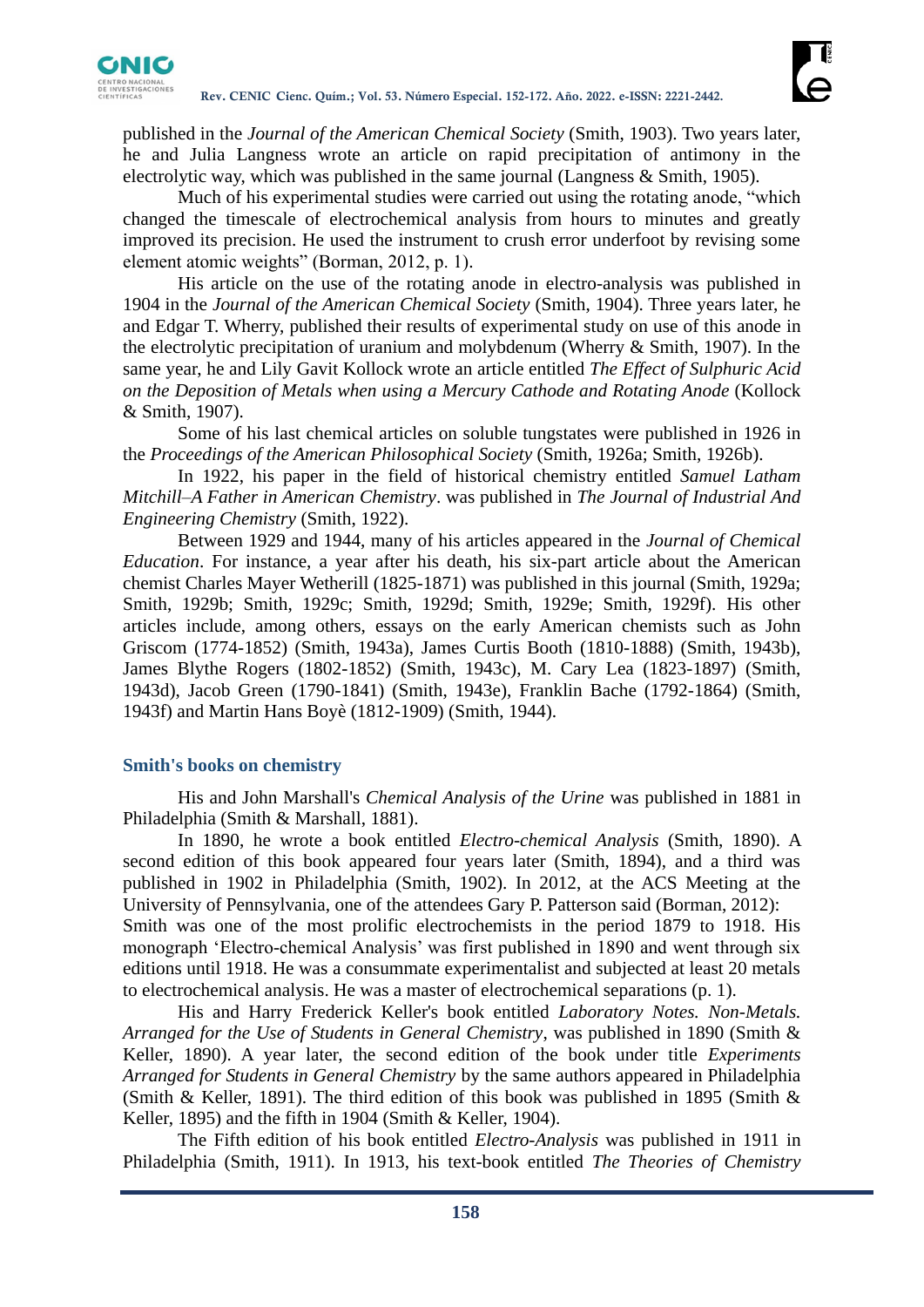



appeared in Philadelphia (Smith, 1913). Five years later, he and Walter K. van Haagen wrote a book entitled *The Atomic Weights of Boron and Fluorine*, which was published in Washington (Smith & Van Haagen, 1918).

# **Smith's books on history of American chemistry**

In 1914, his book (Figure 3) entitled *Chemistry in America* was published in New York and London. He dedicated it to his students (Smith, 1914, p. iii).

In 1917, his book under the title *The life of Robert Hare, an American chemist, 1781-1858* was published in Philadelphia (Smith, 1917). A year later, his *James Woodhouse. A Pioneer in Chemistry 1770-1809* appeared in this city (Smith, 1918).

Two of his books: *James Cutbush, an American chemist, 1788-1823* (Smith, 1919a) and *Chemistry in Old Philadelphia* (Smith, 1919b) were published in 1919, in Philadelphia.

His book about the English chemist and natural philosopher Joseph Priestley (1733-1804), who lived in United States from 1794, was published in 1920 in Philadelphia (Smith, 1920). His 28-page brochure entitled *Priestelyana* appeared four years later



(Smith, 1923).

*Fig 3. Title page of Edgar Fahs Smith's Chemistry in America. Chapters from the History of the Science in the United States (New York and London: D. Appleton and Company, 1914).*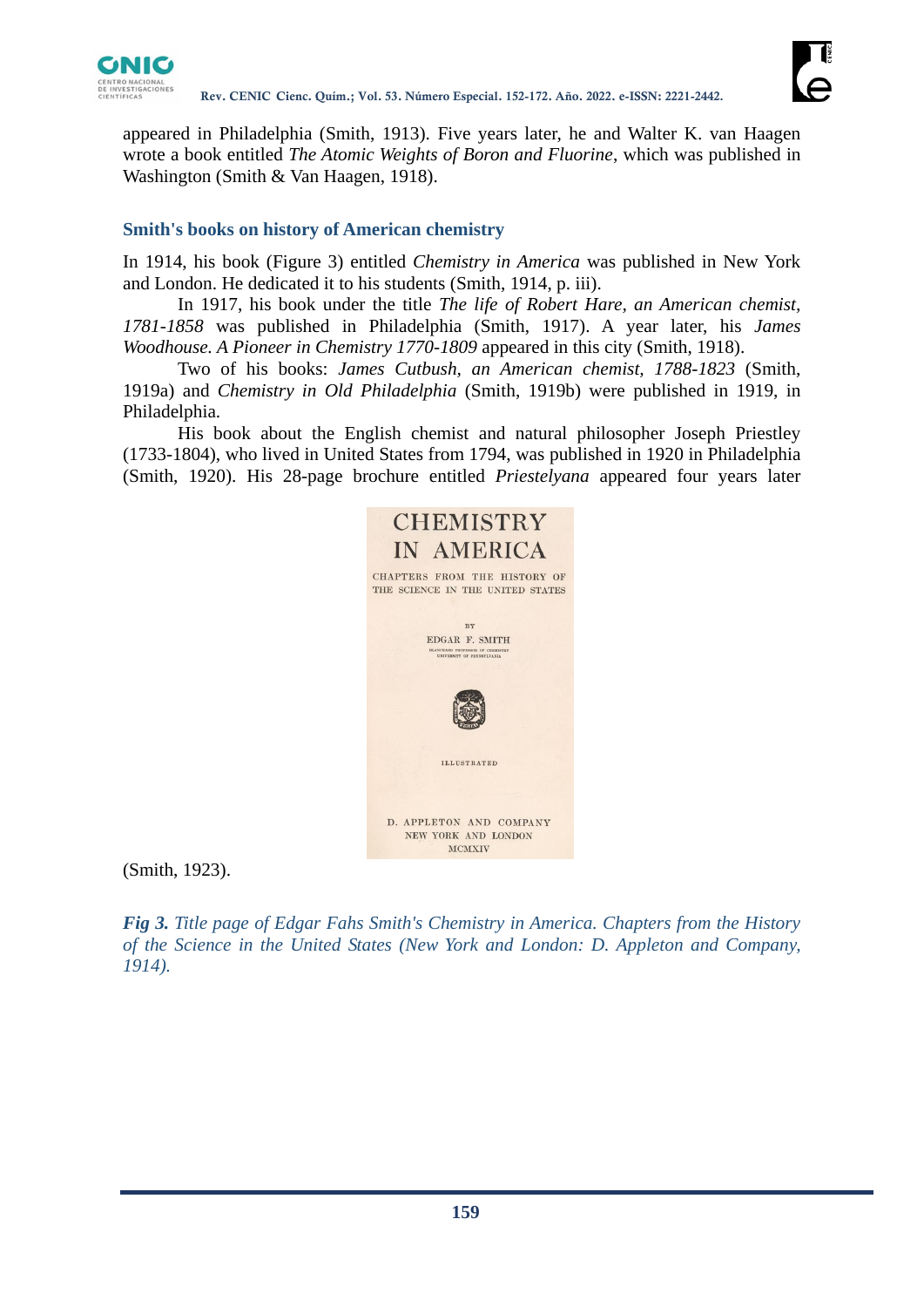

## **Chemistry books translated by Edgar Fahs Smith**

In 1878, he translated *Grundriss Der Quantitativen Chemischen Analyse In Beispielen* (Classen, 1878a) by the German chemist Alexander Classen (1843-1934). This book was published in the United States under the title *Elementary Quantitative Analysis*  (Classen, 1878b).

In the USA*, Kurzes Lehrbuch der Anorganischen Chemie* of the Russian-German chemist Victor von Richter (1841-1891) (Sztejnberg, 2020) in Smith's English translation was very popular. The first (1883) American edition of this textbook was published in Philadelphia (Richter, 1883). During Richter's lifetime, the second (Richter, 1885b) and third (1887, 1888, 1889, 1890) American editions appeared (Kaji & Brooks, 2015).

After Richter's death, fourth American (1892, 1893, 1894, 1896, 1898, 1899) and fifth (1900, 1901,1902, 1903, 1904, 1905, 1909) American editions appeared in Philadelphia. It is also important to emphasize the fact that the American edition of Richter's *Text-book of Inorganic Chemistry* in Smith's translation was also published in London in four editions (1884, 1886, 1892, 1896) and in Tokyo in two editions (1893, 1897) (Kaji & Brooks, 2015).

The American edition of Richter's textbook under title *Chemistry of the Carbon Compounds or Organic Chemistry* in the Smith's translation was first published in Philadelphia in 1886 (Richter, 1886). He translated it from the fourth (1885) German edition of Richter's *Kurzes Lehrbuch der Organischen Chemie oder der Chemie der Kohlenstoffverbindungen*. The second American edition of this textbook appeared in 1892 (Richter, 1892), and the third in 1899-1900 (Richter, 1899; Richter, 1900). In the years 1902-1913, the third American edition of this textbook was resumed in Philadelphia and London.

In 1897, he translated two books by Felix Oettel on electrochemistry: *Anleitung zu Elektrochemischen Versuchen* (Oettel, 1894) and *Elektrochemische Übungsaufgaben*. *Für das Praktikum sowie zum Selbstunterricht* (Oettel, 1897a). The first book in Smith's translation was entitled *Introduction to Electrochemical Experiments* (Oettel, 1897b) and the second was published under the title *Practical Exercises in Electrochemistry* (Oettel, 1897c).

# **CONCLUSION**

Edgar Fahs Smith (1854-1928) was the eminent American chemist of the second half of the 19th century and first quarter of the 20th century. He received many scientific honours. Among them, there are membership of the Academy of Sciences and Scientific Societies as well as medals and decorations.

In 1898, he became a member of the National Academy of Sciences. He was elected a member of the American Philosophical Society. He was chosen President of this Society from 1902 to 1908, and he was elected President of the American Chemical Society three times in 1895, 1920 and 1921. In 1928, he became President of the History of Science Society (Sokal & Erikson, 1999, p. S321).

He was an honorary member of the Philadelphia College of Pharmacy and Science, American Electrochemical Society, Sociéte de Chimie Industrielle, American Institute of Chemistry, and Chemical, Mining, and Metallurgical Society of South Africa (Mekker, 1937, p. 139).

He received many honorary degrees, among them from University of Pennsylvania (1899, 1906 and 1920), University of Dublin (1912), University of Pittsburgh (1912,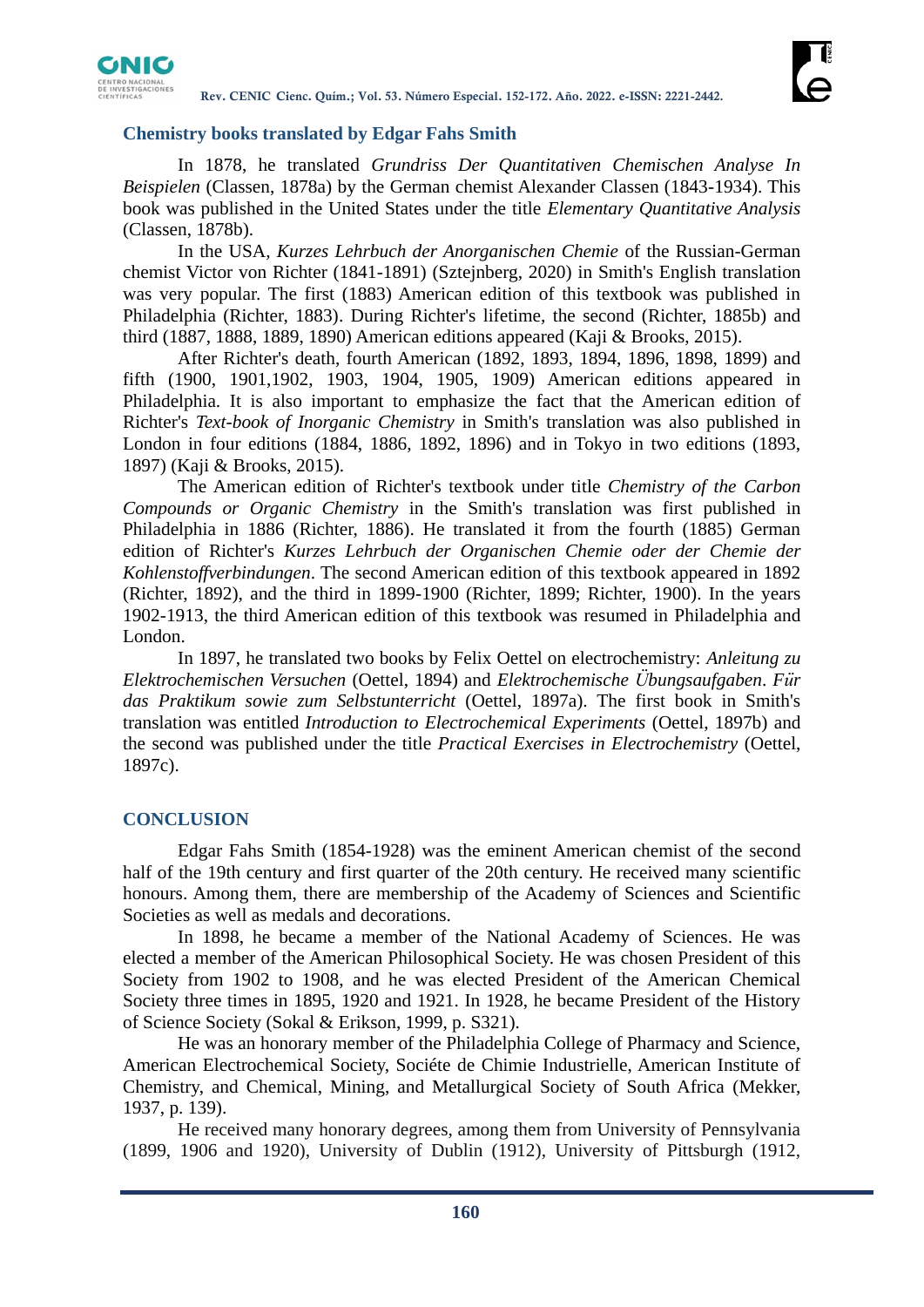

1915), Yale University (1914), Lafayette College (1924) and Wittenberg Uniersity (1927) (Taggart, 1932, p. 615).

On Wednesday, May 20, 1914, in a meeting at the Franklin Institute of the State of Pennsylvania, he received the Elliott Cresson Medal (Farrington, 2004-2005).

On March 2, 1922, the award of the Chandler Medal by Columbia University was made to him for "contributions in the field of historical chemistry" (Mekker, 1937, p. 139).(Smith, 1922). He received the *Officier de la Légion d'honneur* (Officer of the Legion of Honour) in 1923 for "distinguished services to chemistry" (Mekker, 1937, p. 139).

In 1926, he received the Priestley Medal (Anonymous, 2008; Slosson, 1926, p. 374). It is awarded by the American Chemical Society since 1923, for "distinguished services to chemistry" ("ACS. Priestley Medal", n.d.). The photograph showing him receiving this Medal can be found in an article by Slosson (1926, p. 374).

In 1921, Harrison Hale dedicated his book entitled *American Chemistry* to him. In the dedication he wrote: "To / EDGAR FAHS SMITH / AMERICAN CHEMIST /WHOSE LOVE OF COUNTRY AND DEVOTION TO / CHEMISTRY HAVE LONG BEEN AN INSPIRATION/" (Hale, 1921, p. iii).

Some authors wrote about his life and works. For instance, in 1928, an article about him appeared in *The Scientific Monthly* (Kendall, 1928). In te same year, C. A. Browne's paper about Smith was published in *Isis* (Browne, 1928). William McPherson wrote an article entitled *Some Experiences of Dr. Edgar F. Smith as a Student under Wöhler* also in 1928 (McPherson, 1928). In 1931, Charles Franklin Thwing wrote an article about him, which was published in the *Science* (Thwing, 1931).

In 1932, Walter T. Taggart wrote about him in his article published in the *Journal of Chemical Education* (Taggart, 1932). In the same year, an article entitled *Sidelights on the Life of Dr. Edgar Fahs Smith* edited by Harrison Hale appeared in the same journal (Hale, 1932).

In 1959, Herbert S. Klickstein wrote a paper about his contributions to the history of chemistry (Klickstein, 1959). Lisa Mae Robinson defended his doctoral thesis entitled *The Electrochemical School of Edgar Fahs Smith, 1878-1913* in 1986 (Robinson, 1986).

William D. Williams wrote an article about some his memorabilla in 1991 (Williams, 1991). An article about him by Lynne Farington, reprinted from the Penn Library Collections, was published in 2000 (Farrington, 2000).

After Smith, not only his papers and books survived. In addition, several of his portraits were produced. One of them was included in the *Story of Philadelphia*, edited by John St. George Joyce (1919, p. 367). Another of his portraits can be found in the book by George E. Nitzsche (1914, p. 19).

His oil painting portrait entitled *Dr. Edgar Fahs Smith, Provost University of Pennsylvania* by the American painter Hugh Henry Breckenridge (1870-1937) was painted in 1913 ("Pennsylvania Academy of", n.d.). Another of his oil paintings was painted by the American painter Louis Hasselbusch (1863-1939) in 1922 ("Edgar Fahs Smith", 1922).

His photo, taken probably in 1925, is in the Edgar Fahs Smith Chemistry Collection. It shows him and the French chemist Paul Sabatier (1854-1941) ("[Paul Sabatier and", 1925?). In another photograph shows a group portrait of him and his students or visitors ("[Edgar Fahs Smith", 19--).

His other portrait photograph is available in the University Archives ("Edgar Fahs Smith", 1890). Another portrait, shows him sitting at his desk in the morning after his election as Provost of the University (January 1, 1911) ("Edgar Fahs Smith", 1911).

Another his photograph was taken on the steps of the John Harrison Laboratory of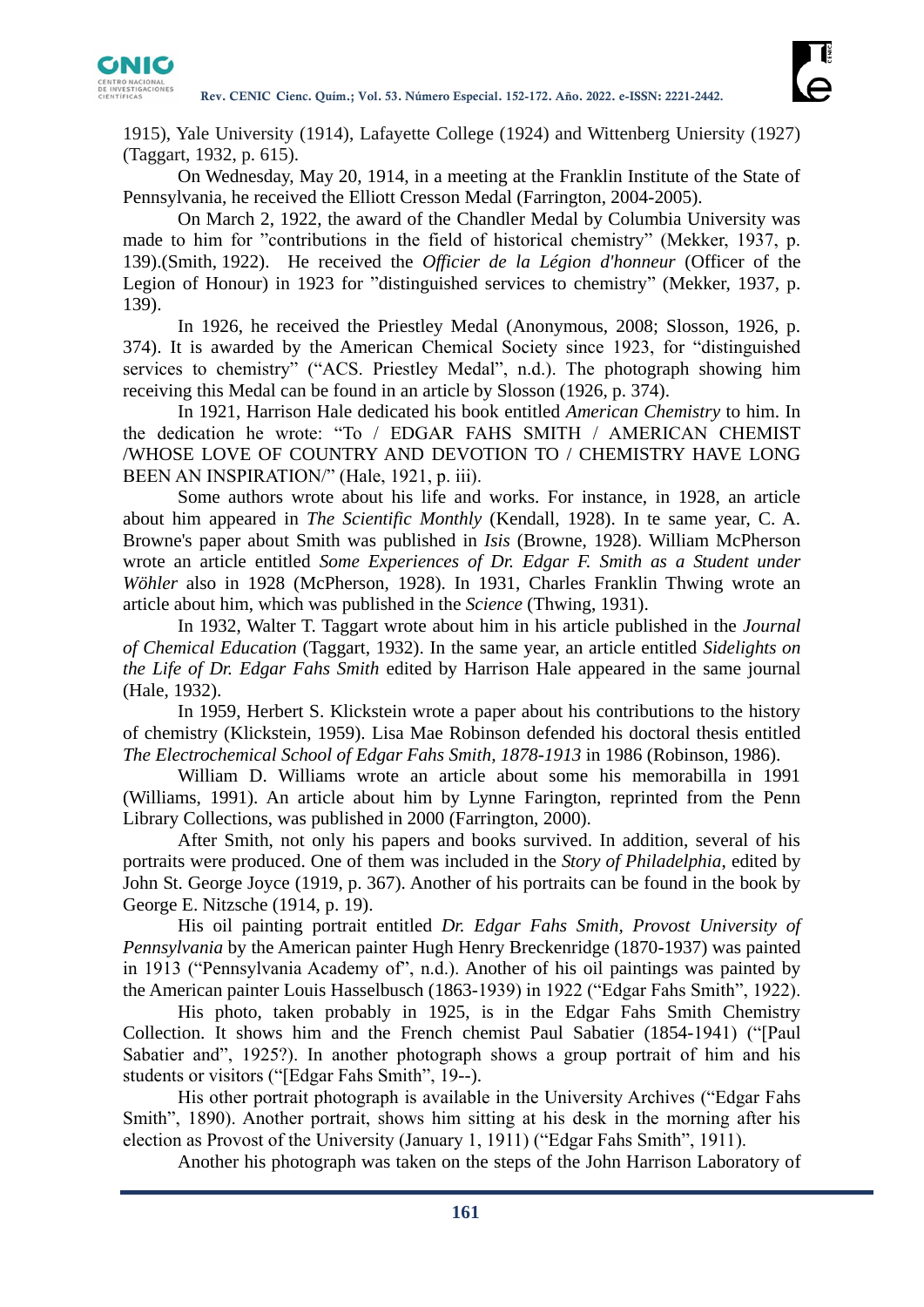

Chemistry, which he directed for thirty-three years. This building "was the gift of Charles Custis Harrison [(1844-1919), Provost of the University in 1894-1910] and his brothers Alfred C. Harrison, and W. W. Harrison. The laboratory was named for their grandfather, John Harrison" (Nitzsche, 1914, p. 91). He is shown in the photograph along with his students ("[Smith at the", n.d.; "Edgar Fahs Smith", 1890s?). Two of his female Ph.D. students Alice MacMichael Jefferson (1901) and Lily G. Kollock (1899) are standing directly next to him (Farrington, 2004-2005). Between 1894 and 1908, eight of his other female students carried out their doctoral dissertations under his supervision at the John Harrison Laboratory of Chemistry. There was among them Fanny R. M. Hitchcock (1894), Mary E. Penington (1895), Elizabeth A. Atkinson (1898), Sarah P. Miller (1904) Alice L. Davison (1905) Julia Langness (1906) Anna L. Flanigen (1906), and Mary E. Holmes (1908) (Mekker, 1937, p. 147).

On June 12, 1926, two years before his death, a statue was erected in his honour on University of Pennsylvania campus near the John Harrison Laboratory of Chemistry (Bohning, 1988; Brandolisio, 2020, p. 6). Upon the front of the statue is the following inscription: "/ EDGAR FAHS SMITH / PROVOST / 1911-1920 / TEACHER / INVESTIGATOR / FRIEND /" ("Smith, Edgar Fahs", n.d.).

The photograph showing Edgar F. Smith and John Cromwell Bell (1861-1935), former Attorney-General of Pennsylvania and a Trustee of the University, standing in front of the Smith's statue can be found in an article by Slosson (1926, p. 376).

From October 19, 2004 to March 4, 2005, the exhibition entitled *The Nine Lives of Edgar Fahs Smith* held at the Kamin Gallery at the University of Pennsylvania. The aim of the exhibition was to show his career background. Its curator was Lynne Farrington. Currently, materials from the exhibition are available on-line at the Schoenberg Center for Electronic Text & Image at the University of Pennsylvania. In addition to information about the most important events in his life, there are also his photographs and photocopies of his personal documents, grouped in nine periods of fhs life: Student, Scientist, Educator, Historian, Administrator, Man, Citizen, Collector and Legacy (Farrington, 2004-2005).

The American chemist Marston Taylor Bogert (1868-1954) in his address delivered at the meeting in memory of Edgar Fahs Smith, in Philadelpia, on December 4, 1928, said, that he was, among other (Bogert, 1929):

[an] educator, who with rare charm and power, portrayed to tens of thousands of his fellow Americans, both students and others, the multifarious and marvelous ways in which chemistry contributes to the advancement of civilization and to the prosperity and happiness of the individual, ... quide, counselor and loyal friend to all who were so forunate as to know him and especially as older brother to all younger chemists. … author of books on theoretical and applied chemistry, some of which have gone through many editions … translator of books in other languages, … biographer of American chemists and historian of American chemistry, … member of numerous scientific organizations, … original investigator in the fields of organic, inorganic, analytical and elektrochemistry (pp. 557-558).

Edgar Fahs Smith, as an illustrious American chemist, went down in the history of chemistry, and his name was written in it forewer. It was made possible thanks to his scientific achievements and services rendered over the period of 52 years, from September 1876, to May 3, 1928, as well as his books and an excellent collection on the history of chemistry and chemists, which "became the foundation for the Edgar Fahs Smith Collection at the University of Pennsylvania library" (Powers, 2020, p. 577).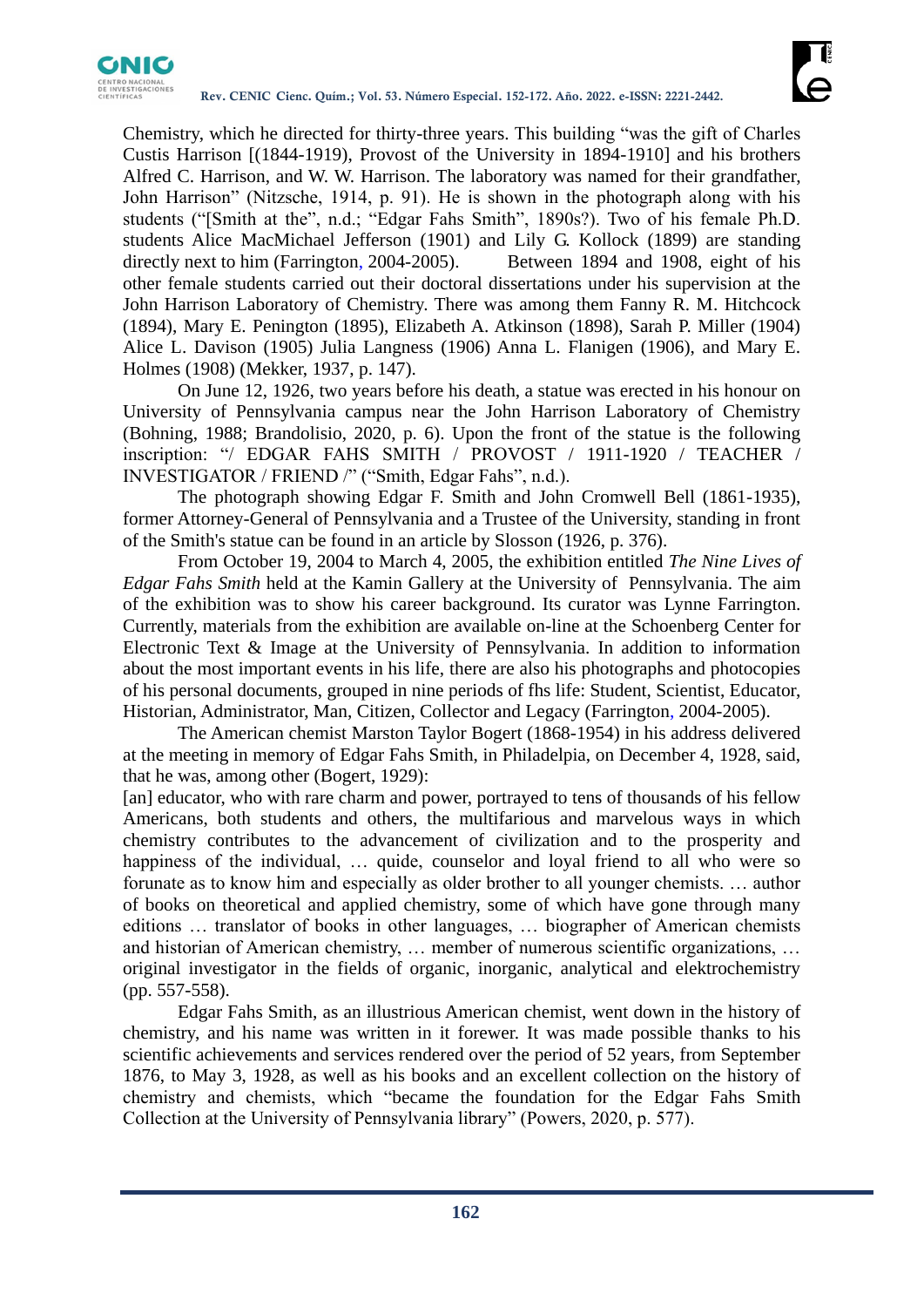

## **BIBLIOGRAPHIC REFERENCES**

*[Paul Sabatier and Edgar Fahs Smith].* (1925?). Retrieved from https://www.jstor.org/stable/community.21322406

*[Edgar Fahs Smith and students or visitors]*. (19--). Retrieved from https://www.jstor.org/stable/community.21321968

*[Smith at the University pf Pennsylvania with his students]*. (n.d.). Retrieved from https://www.jstor.org/stable/community.21320945

*ACS. Priestley Medal.* (n.d.). Retrieved from https://www.acs.org/content/acs/en/funding-andawards/awards/national/bytopic/priestley-medal.html

*Address of Dr. Edgar Fahs Smith, President, The American Chemical Society. At the Luncheon given to honor Madame Marie Sklodowska Curie by the American Chemical Society … ( at which Dr. Smith presided) on Tuesday, May the seventeenth, Nineteen Twenty-one, at the Hotel Waldorf Astoria, New York*, pp. 29-31. (1921). Retrieved from https://gallica.bnf.fr/ark:/12148/btv1b9080317t/f34.item

Anonymous. (2008). The Priestely Medalists, 1923-2008. *Chemical & Engineering News*, *86*(14), 60-61. Retrieved from https://pubsapp.acs.org/cen/acsnews/86/8614acsnews3.html

Anonymous. (1928a). Edgar Fahs Smith. *Pennsylvania School Journal, 76*(12), 656. Retrieved from https://archive.org/details/sim\_pennsylvania-school-journal\_1928- 06\_76\_12/page/656/mode/2up

Anonymous. (1928b). Edgar Fahs Smith Memorial Collection. *The Scientific Monthly, 27*(3), 281- 283. https://www.jstor.org/stable/7985

Anonymous. (1921a). Mme. Curie's Visit to the United States. *Science*, *53*(1378), 497- 498. http://www.jstor.org/stable/1645178

Anonymous. (1921b). *Evening Public Ledger-Philadelphia, Monday, May 23, 1921. Mme Curie Ill; Daughter Here to Take Honors. Mlle. Irene, 23 Years Old, to Act for Mother and Receive Degrees.* **Retrieved Retrieved** *Retrieved Retrieved Retrieved Retrieved Retrieved Retrieved Retrieved Retrieved Retrieved Retrieved Retrieved Retrieved* https://chroniclingamerica.loc.gov/lccn/sn83045211/1921-05- 23/ed-1/seq-1/

Anonymous. (1921c). Honors for Mme. Curie Received by Daughter. Illnes and Fatigue Cause Her to Reach Philadelphia Too Late for Ceremonies. *Special to The New York Times,* 24 May 1921. **Retrieved** from https://www.nytimes.com/search?query=Honors+for+Mme.+Curie+

Received+by+Daughter

Armstrong, E. V. (1933). Some Incidents in the Collection of the Edgar Fahs Smith Memorial Library. *Journal of Chemical Education, 10*(6), 356-359. https://doi.org/10.1021/ed010p356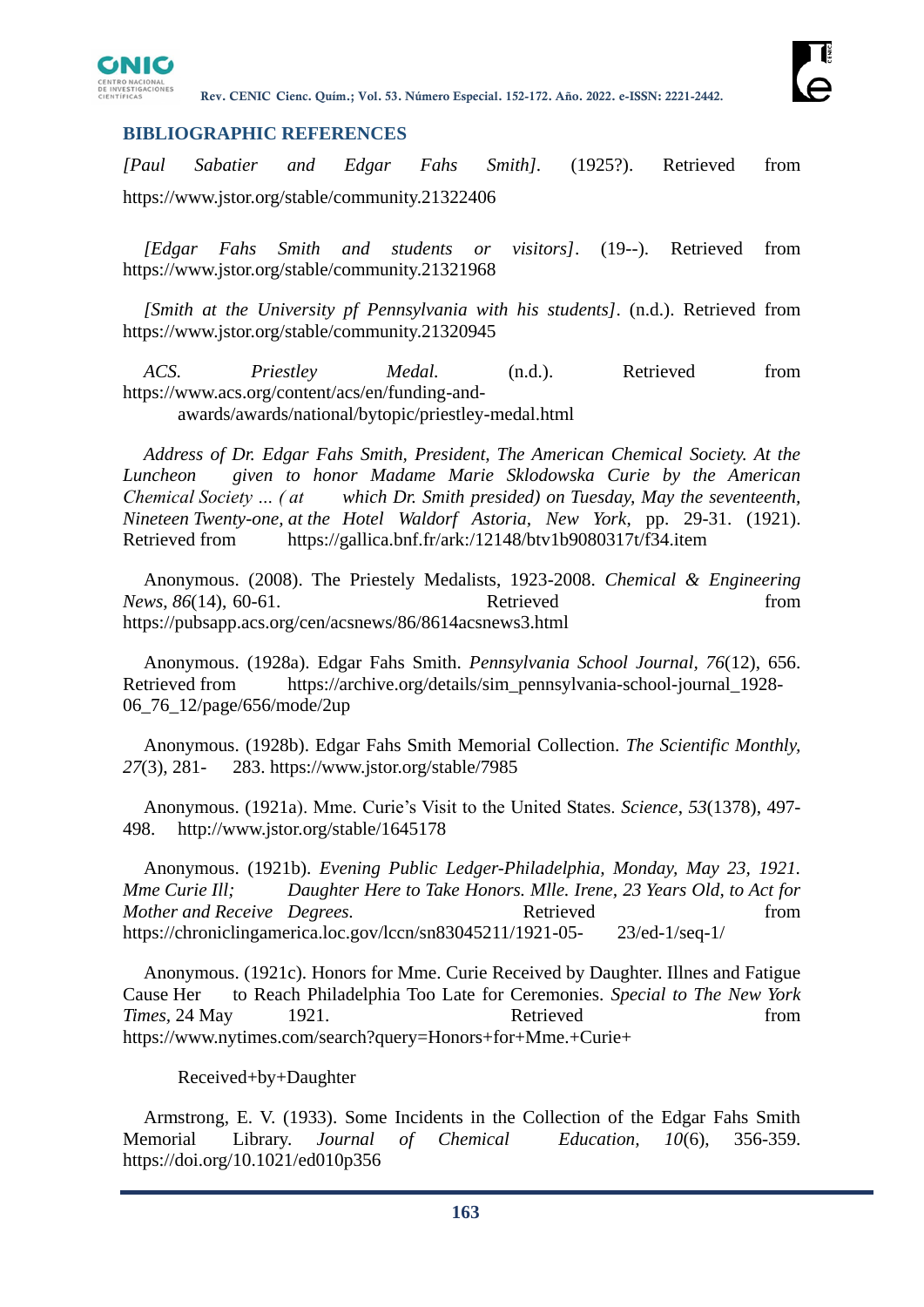

Armstrong, E. (1932). The Edgar Fahs Smith Memorial Collection, University of Pennsylvania. *Journal of Chemical Education, 9*(4), 652-654. https://doi.org/10.1021/ed009p65

Atkinson, E. A., & Smith, E. F. (1895). The Separation of Iron from Beryllium. *Journal of the American Chemical Society, 17*(9), 688-689. https://doi.org/10.1021/ja02164a004

Bogert, M.T. (1929). Edgar Fahs Smith, Chemist<sup>1</sup>. *Science*, 69(1796), 557-565. Retrieved from https://www.jstor.org/stable/1654298

Bohning, J. J. (1988). Parting Shots. The Monster Under Edgar's Foot. *Bulletin for the History of Chemistry, 1,* 20-22. Retrieved from http://acshist.scs.illinois.edu/bulletin\_open\_access/bull88-num1.php

Borman, S. (2012). Edgar Fahs Smith Remembered. ACS Meeting News: University of Pennsylvania chemist fostered electrochemistry, ACS, and chemical history. *Chemical & Engineering News,* 90(36) [online]. Retrieved from https://cen.acs.org/articles/90/i36/Edgar- Fahs-Smith-Remembered.html

Brandolisio, D. (2020). *Edgar Fahs Smith papers*. Retrieved from https://dla.library.upenn.edu/dla/*pacscl/ead.pdf?id=PACSCL\_UPENN\_RBML\_MsColl112*

Browne, C. A. (1928). Edgar Fahs Smith. *Isis, 11*(2), 375-384. https://www.jstor.org/stable/224429

Brunner, D. B., & Smith, E. F. (1883). Some Minerals from Berks County, PA. *American Chemical Journal, 5*(4), 279-280. Retrieved from https://archive.org/details/americanchemical5188318 84balt/page/278/mode/2up

Classen, A. (1878a). *Grundriss Der Quantitativen Chemischen Analyse In Beispielen*. Stuttgart: Verlag von Ferdinand Enke.

Classen, A. (1878b). *Elementary Quantitative Analysis*. (E. F. Smith, Trans.). Philadelphia: Henry C. Lea. Retrieved from https://archive.org/details/elementaryquant01clasgoog/page/n13/mode/2up

Curie, M. (1921). *The Discovery of Radium*. *Address by Madame M. Curie at Vassar College May 14, 1921*. Retrieved from https://archive.org/details/ost-chemistrydiscoveryofradiu00curi/page/n3/mode/2up

D., J. G. F. (1928). Prof. Edgar F. Smith. *Nature, 121*(3057), 875. https://doi.org/10.1038/121875a0

*Edgar Fahs Smith [top center] with students.* (1890s?). Retrieved from http://sceti.library.upenn.edu/smithexhibit/educator.cfm

*Edgar Fahs Smith. Photograph of painting by Louis Hasselbuch.* (1922). Retrieved from http://sceti.library.upenn.edu/smithexhibit/citizen.cfm

*Edgar Fahs Smith (1854-1928), Sc.D. (hon.) 1899, LL.D. (hon.) 1906, and M.D. (hon.)*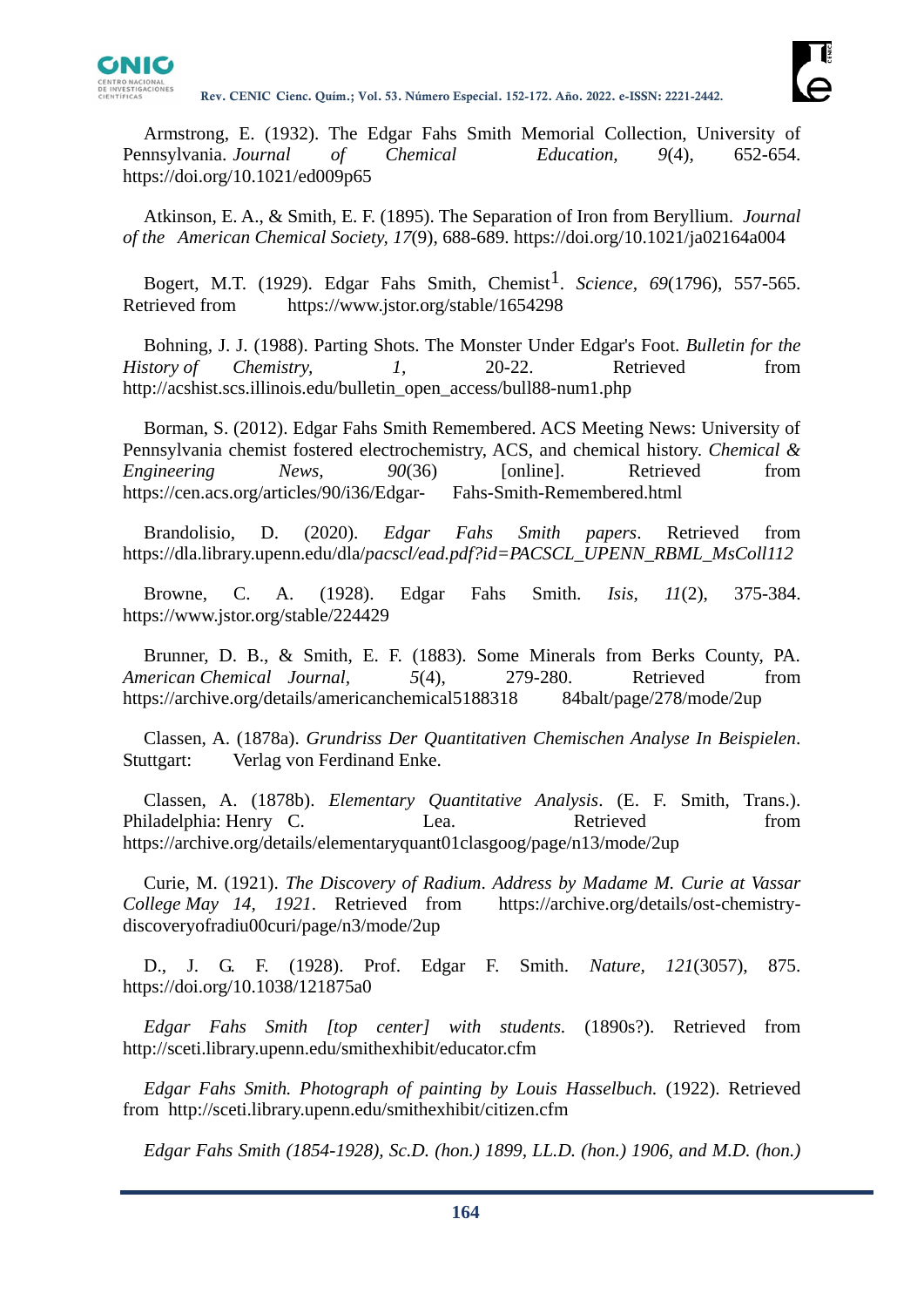

*1920, portrait photograph*. (1890). Retrieved from https://www.jstor.org/stable/community.22103110

*Edgar Fahs Smith (1854-1928), Sc.D. (hon.) 1899, LL.D. (hon.)1906, and M.D. (hon.) 1920, Provost of the University of Pennsylvania, portrait photograph*. (1878). Public Domain. Retrieved from the set of the set of the set of the set of the set of the set of the set of the set of the set of the set of the set of the set of the set of the set of the set of the set of the set of the set of t https://commons.wikimedia.org/wiki/File:Edgar\_Fahs\_Smith\_1878.jpg

*Edgar Fahs Smith (1854-1928), portrait photograph*. (1911). Retrieved from https://www.jstor.org/stable/community.22101094

Farrington, L. (2004-2005). *Schoenberg Center for Electronic Text & Image. The University of Pennsylvania Librares. The Nine Lives of Edgar Fahs Smith, from a 2004- 2005 exhibit at the University of Pennsylvania Library*. Retrieved from http://sceti.library.upenn.edu/smithexhibit/

Farrington, L. (2000). *Alchemy, Metallurgy, and Pharmacy: Edgar Fahs Smith and the History of Chemistry*. Retrieved from https://repository.upenn.edu/library\_papers/17

Hale, H. (1921). *American chemistry*. *A Record of Achievement the Basis for Future Progress*. New York: D. Van Nostrand Company. Retrieved from https://archive.org/details/americanchemistr00hale/page/n5/mode/2up

Harding, W. G. (1921). *Remarks of the President in Presenting to Madam Curie a Gift of Radium from the American People. 3 P.M. May 20, 1921*. Washington: Government Printing Office. Retrieved from the set of the set of the set of the set of the set of the set of the set of the set of the set of the set of the set of the set of the set of the set of the set of the set of the set of the https://archive.org/details/remarksofpreside00hard/page/n7/mode/2up

Joyce, J. St. G. (1919). *Story of Philadelphia*. Philadelphia: Rex Printing House. Retrieved from the state of the state of the state of the state of the state of the state of the state of the state of the state of the state of the state of the state of the state of the state of the state of the state of

https://archive.org/details/storyofphiladelp00joyc/page/366/mode/2up

Kaji, M., & Brooks, N. (2015). The Early Response to Mendeleev's Periodic System in Russia. In M. Kaji, H. Kragh, G. Palló (Eds.), *Early Responses to the Periodic System*  (pp. 13-46). New York: Oxford University Press.

Kendall, J. Edgar Fahs Smith 1854-1928. *The Scientific Monthly, 27,* 93-95. Retrieved from https://archive.org/details/dli.ernet.232281/page/93/mode/2up

Klickstein, H. S. (1959). Edgar Fahs Smith-His Contributions to the History of Chemistry. *Chymia, 5*, 11-30. https://www.jstor.org/stable/27757173

Kollock, L. G., & Smith, E. F. (1907). The Effect of Sulphuric Acid on the Deposition of Metals When Using a Mercury Cathode and Rotating Anode. *Journal of the American Chemical Society, 29*(6), 797-806. https://doi.org/10.1021/ja01960a001

Korzeniowska, D. (n.d.). *Radium Lady. Kalendarium pierwszej podróży Marii Skłodowskiej-Curie do Stanów Zjednoczonych, 1921*. (Radium Lady. Calendar of Maria Sklodowska-Curie's first trip to the United States, 1921). (in Polish). Retrieved from http://files.clickweb.home.pl/81/59/81596035-ed26-470a-9e68-94067687c620.pdf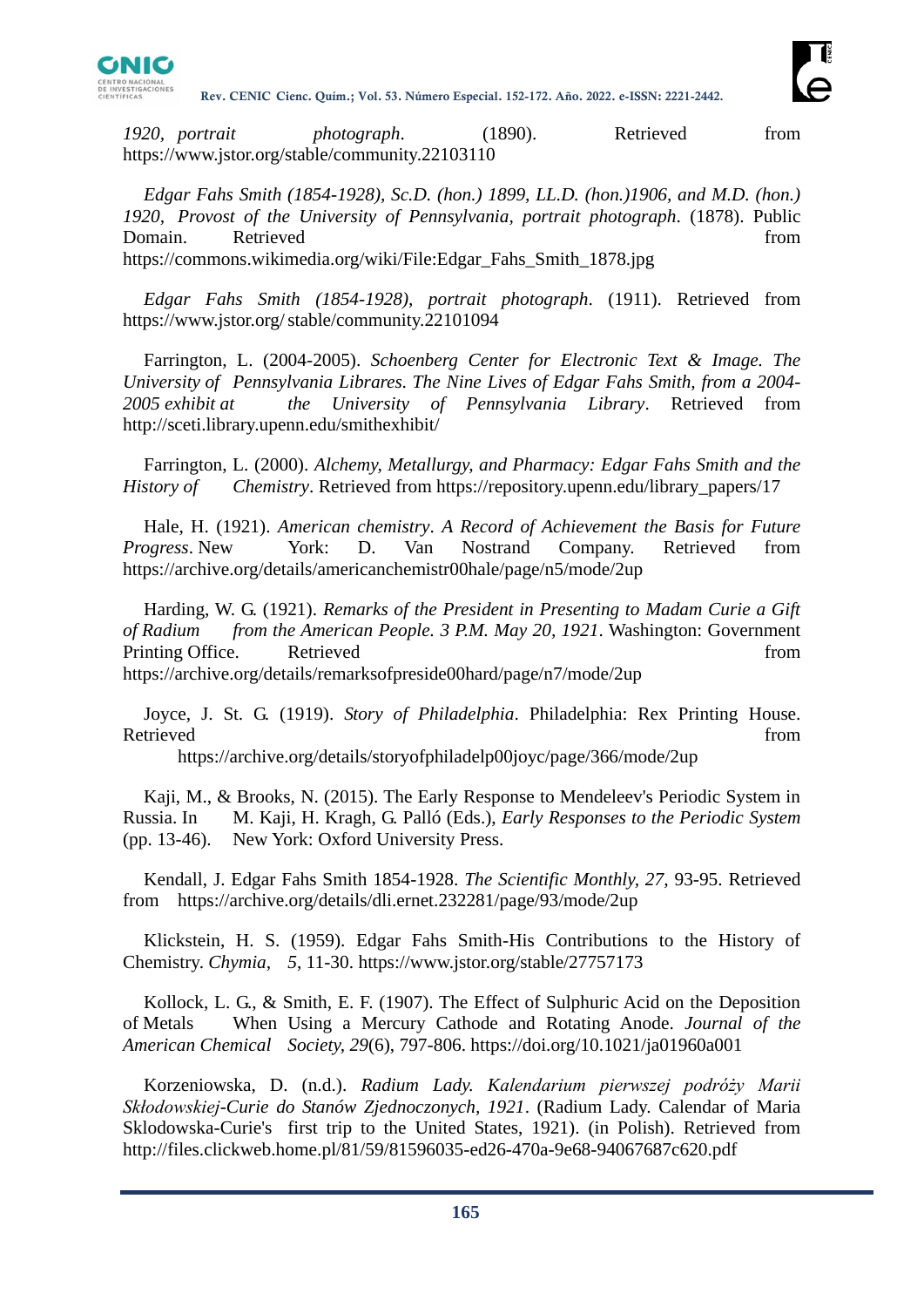

Langness, J., & Smith, E. F. (1905). The Rapid Precipitation of Antimony in the Electrolytic Way. *Journal of the American Chemical Society, 27*(12), 1524-1527. https://doi.org/10.1021/ja019 90a009

Lubenau, J. O. (2012). Tired, Tenacious, Triumphant: Marie Curie Visits the United States in 1921.

*The Journal of The British Society for the History of Radiology, 36*, 19-36. Retrieved from http://www.bshr.org.uk/journals/IL37.pdf

McPherson, W. (1928). *Some Experiences of Dr. Edgar F. Smith as a Student under Wöhler. Journal of Chemical Education, 5*(12), 1554-1557. https://doi.org/10.1021/ed005p1554

Mekker, G. H. (1937). *Biographical Memoir of Edgar Fahs Smith 1854-1928.*  Washington D.C.: National Academy of Sciences. Retrieved from https://archive.org/details/nationalacademyo009314mbp/page/n127/mode/2up

Nitzche, G. E. (1914). *University of Pennsylvania. Its History, Traditions, Buildings and Memorials*. *A Guide For Visitors*. Fifth Edition. Philadelphia: The John C. Winston Company. Retrieved from the set of the set of the set of the set of the set of the set of the set of the set of the set of the set of the set of the set of the set of the set of the set of the set of the set of the set of https://archive.org/details/universityofpenn00nitzrich/page/n7/mode/2up

Oettel, F. (1897a). *Elektrochemische Übungsaufgaben*. *Für das Praktikum sowie zum Selbstunterricht.* Halle a. S.: Druck und Verlag von Wilhelm Knapp. Retrieved from https://dfg-

viewer.de/show?id=9&tx\_dlf%5Bid%5D=https%3A%2F%2Fdigital.ub.uni-due

sseldorf.de%2Foai%2F%3Fverb%3DGetRecord%26metadataPrefix%3Dmets%26i dentifier %3D1334739&tx\_dlf%5Bpage%5D=7

Oettel, F. (1897b). *Introduction to Electrochemical Experiments*. (E. F. Smith, Trans.). Philadelphia: P. Blakiston, Son & Co. Retrieved from https://archive.org/details/introductiontoel00oettrich/page/n5/mode/2up

Oettel, F. (1897c). *Practical Exercises in Electrochemistry*. (E. F. Smith, Trans.). Philadelphia: P. Blakiston, Son & Co. Retrieved from https://archive.org/details/practicalexerci00oettgoog/page/n4/mode/2up

Oettel, F. (1894). *Anleitung zu Elektrochemischen Versuchen*. Freiberg: Verlag von Craz & Gerlach (Joh. Stettner). Retrieved from https://dfgviewer.de/show?id=9&tx\_dlf%5Bid%5D=https %3A%2F%2Fdigital.ub.uniduesseldorf.de%2Foai%2F%3Fverb%3DGetRecord%26meta

dataPrefix%3Dmets%26identifier%3D1334739&tx\_dlf%5Bpage%5D=7

*Pennsylvania Academy of the Fine Arts. Portrait of Dr. Edgar Fahs Smith*. (n.d.). Retrieved from https://pafaarchives.org/item/21273

Powers, J. C. (2020). The History of Chemistry in Chemical Education. *Isis*, *111*(3),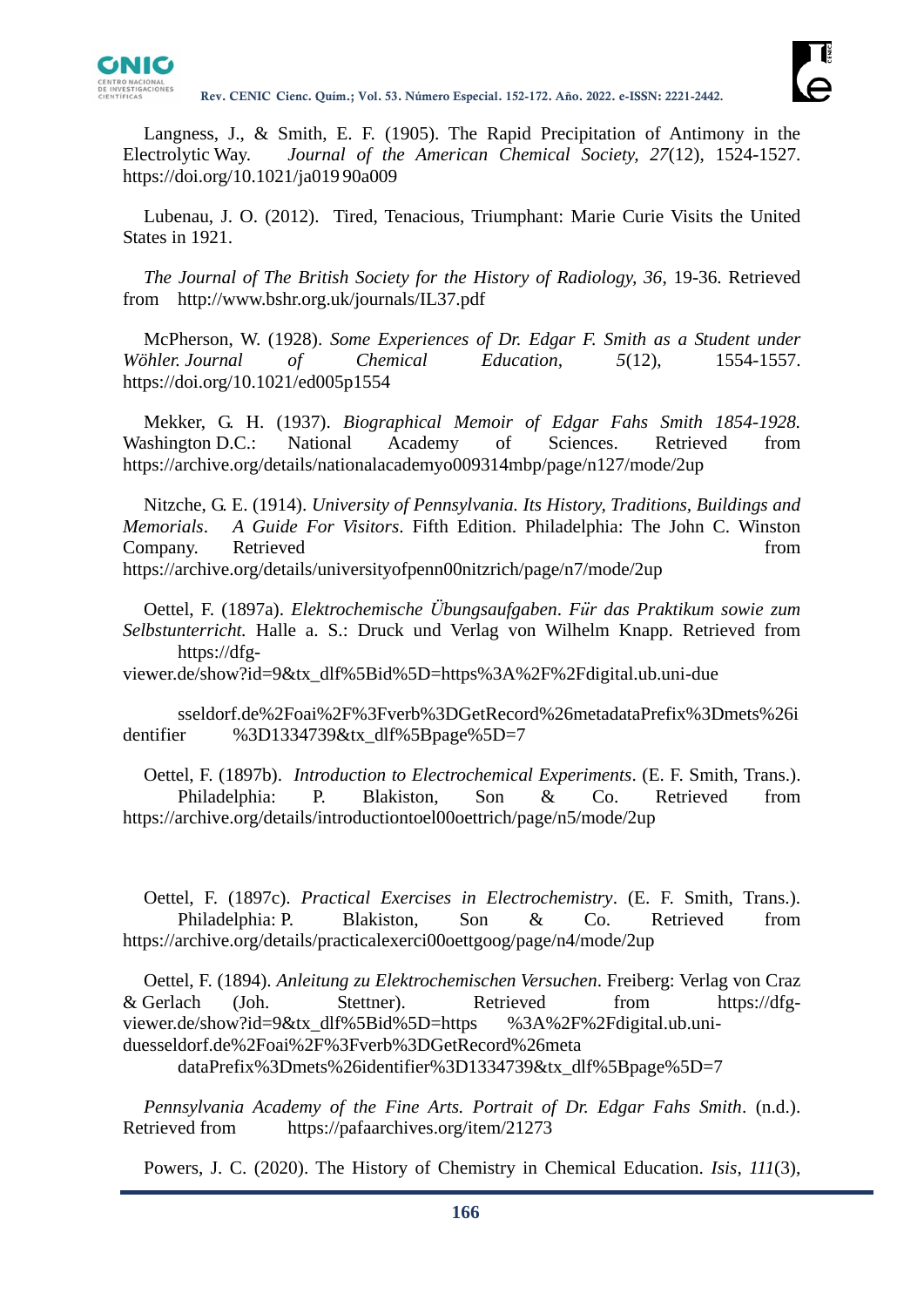

#### 576-581. Retrieved from https://www.journals.uchicago.edu/doi/10.1086/710997

Richter, V. v. (1900). *Organic Chemistry or Chemistry of the Carbon Compounds*, (E. F. Smith Trans.). Edited by R. Anschütz. Third American from Eighth German Edition. Volume II. Philadelphia: P. Blakiston's Son & CO. Retrieved from https://archive.org/details/victorvon

### richter02richrich

Richter, V. v. (1899). *Organic Chemistry or Chemistry of the Carbon Compounds*, (E. F. Smith Trans.). Edited by R. Anschütz. Third American from Eighth German Edition. Volume I. Philadelphia: P. Blakiston's Son & CO. Retrieved from https://archive.org/details/victorvon richter01richrich

Richter, V. v. (1892). *Chemistry of the Carbon Compounds or Organic Chemistry*, (E. F. Smith Trans.). Second American Edition from the Sixth German Edition. Philadelphia: P. Blakiston. Son & CO. Retrieved from https://archive.org/details/chemistryofcarbo00richrich

Richter, V. v. (1886). *Chemistry of the Carbon Compounds or Organic Chemistry*, (E. F. Smith Trans.). From the Fourth German Edition. Philadelphia: P. Blakiston, Son & CO. Retrieved from https://archive.org/details/cu31924031190402

Richter, V. v. (1885). *A Text-Book of Inorganic Chemistry* (E. F. Smith, Trans.). Second American from the Fourth German Edition. Philadelphia: P. Blakiston, Son & CO. Retrieved from

https://archive.org/details/04630350R.nlm.nih.gov/page/n9/mode/2up

Richter, V. v. (1883). *Text-book of Inorganic Chemistry*, (E. F. Smith, Trans.). Philadelphia: Blakiston's Son & Co.

Robinson, L. M. (1986). *The Electrochemical School of Edgar Fahs Smith, 1878-1913*. *A Dissertation in History and Sociology of Science*. Philadelphia: University of Pennsylvania. Retrieved from https://repository.upenn.edu/dissertations/AAI8703261

Slosson, E. E. (1926). The Progress of Science. The Fiftieth Anniversary Meeting of the American Chemical Society and the Progress of Chemistry in America. *The Scienctific Monthly, 23*(4), 372-384. http://www.jstor.org/stable/7566

Smith, E. F. (1944). Martin Hans Boyè, chemist, 1812-1909. *Journal of Chemical Education, 21*(1), 7-11. https://doi.org/10.1021/ed021p7

Smith, E. F. (1943a). John Griscom, chemist, 1771-1852. *Journal of Chemical Education, 20*(5), 211-218. https://doi.org/10.1021/ed020p211

Smith, E. F. (1943b). James Curtis Booth, chemist, 1810-1888. *Journal of Chemical Education, 20*(7), 315-318, 357. https://doi.org/10.1021/ed020p315

Smith, E. F. (1943c). James Blythe Rogers, chemist, 1802-1852. *Journal of Chemical Education, 20*(6), 287-291. https://doi.org/10.1021/ed020p287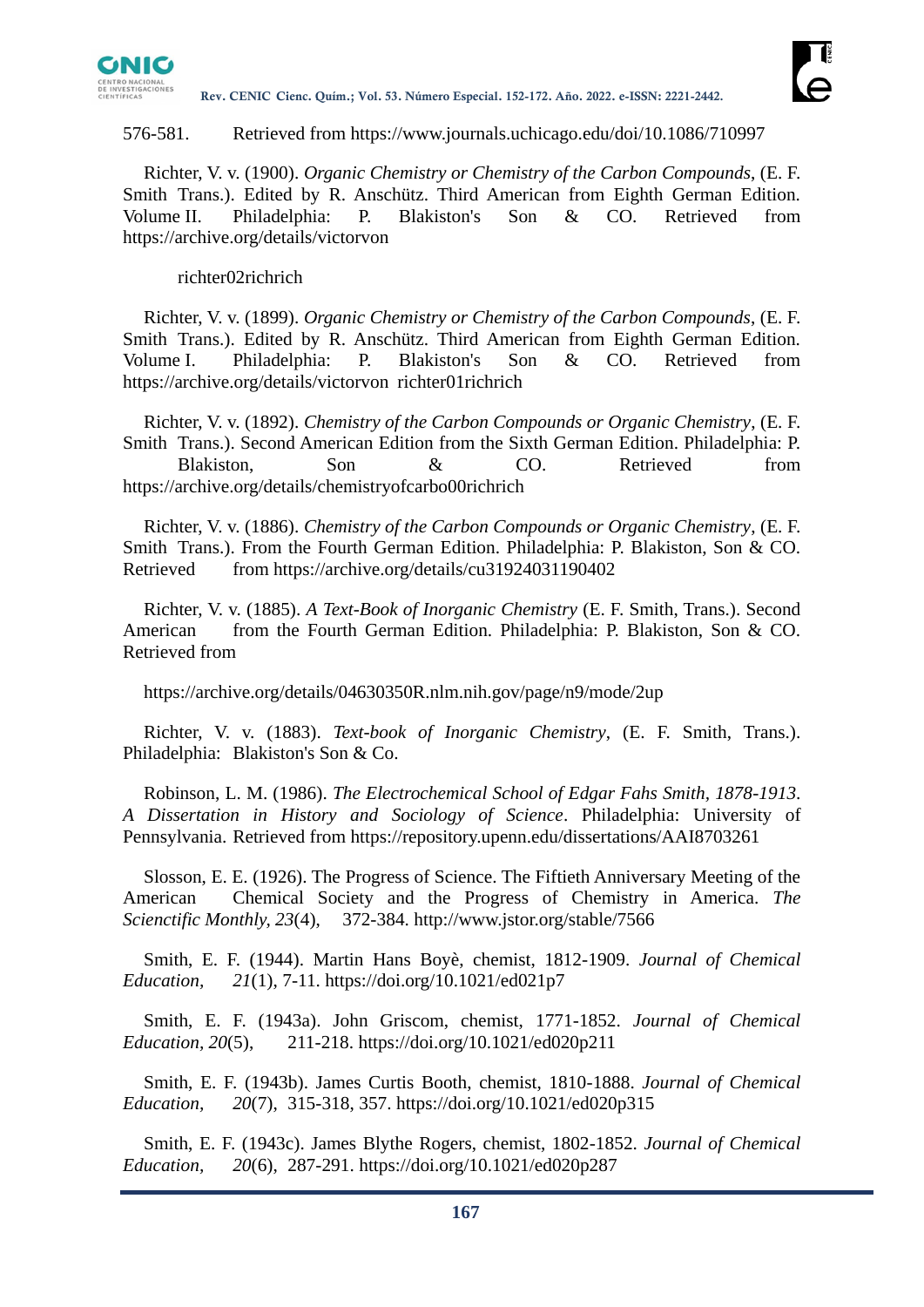

Smith, E. F. (1943d). M. Cary Lea, chemist, 1823-1897. *Journal of Chemical Education, 20*(12), 577-579. https://doi.org/10.1021/ed020p577

Smith, E. F. (1943e). Jacob Green, chemist 1790-1841. *Journal of Chemical Education, 20*(9), 418- 427. https://doi.org/10.1021/ed020p418

Smith, E. F. (1943f). Franklin Bache, chemist, 1792-1864. *Journal of Chemical Education, 20*(8), 367-368. https://doi.org/10.1021/ed020p367

Smith, E. F. (1929a). Charles Mayer Wetherill, 1825-1871. Part I. *Journal of Chemical Education, 6*(6), 1076-1089. https://doi.org/10.1021/ed006p1076

Smith, E. F. (1929b). Charles Mayer Wetherill, 1825-1871. Part II. *Journal of Chemical Education, 6*(8), 1215-1224. https://doi.org/10.1021/ed006p1215

Smith, E. F. (1929c). Charles Mayer Wetherill, 1825-1871. Part III. *Journal of Chemical Education, 6*(9), 1461-1477. https://doi.org/10.1021/ed006p1461

Smith, E. F. (1929d). Charles Mayer Wetherill, 1825-1871. Part IV. *Journal of Chemical Education, 6*(10), 1668-1680. https://doi.org/10.1021/ed006p1668

Smith, E. F. (1929e). Charles Mayer Wetherill, 1825-1871. Part V. *Journal of Chemical Education, 6*(11), 1916-1927. https://doi.org/10.1021/ed006p1916

Smith, E. F. (1929f). Charles Mayer Wetherill, 1825-1871. Part VI. *Journal of Chemical Education, 6*(12), 2160-2177. https://doi.org/10.1021/ed006p2160

Smith, E. F. (1926a). Behavior of Organic Bases Toward Soluble Tungstates.<sup>1</sup> *Proceedings of the American Philosophical Society held at Philadelphia for Fromoting Useful Knowledge, 65,* 10-17. Retrieved from https://archive.org/details/dli.ministry.19100/page/9/mode/2up

Smith, E. F. (1926b). An Interesting Behavior of Soluble Meta-Tungstates.<sup>1</sup> *Proceedings of the American Philosophical Society held at Philadelphia for Promoting Useful Knowledge, 65*, 18-19. Retrieved from https://archive.org/details/dli.ministry.19100/page/17/mode/2up

Smith, E. F. (1923). *Priestleyana*. Philadelphia: University of Pennsylvania. Retrieved from https://archive.org/details/priestleyana00smituoft/mode/2up

Smith, E. F. (1922). Samuel Latham Mitchill–A Father in American Chemistry. *The Journal of Industrial And Engineering Chemistry, 14*(6), 556-559.

Smith, E. F. (1920). *Priestley in America.* Philadelphia: P. Blakiston's Son & Co. Retrieved from the state of the state of the state of the state of the state of the state of the state of the state of the state of the state of the state of the state of the state of the state of the state of the state of

https://archive.org/details/priestleyinameri00smituoft/page/n7/mode/2up

Smith, E. F. (1919a). *James Cutbush, an American chemist, 1788-1823*. Philadelphia: Printed by J. B. Lippincott Company. Retrieved from https://archive.org/details/jamescutbushamer00smitrich/page/n7/mode/2up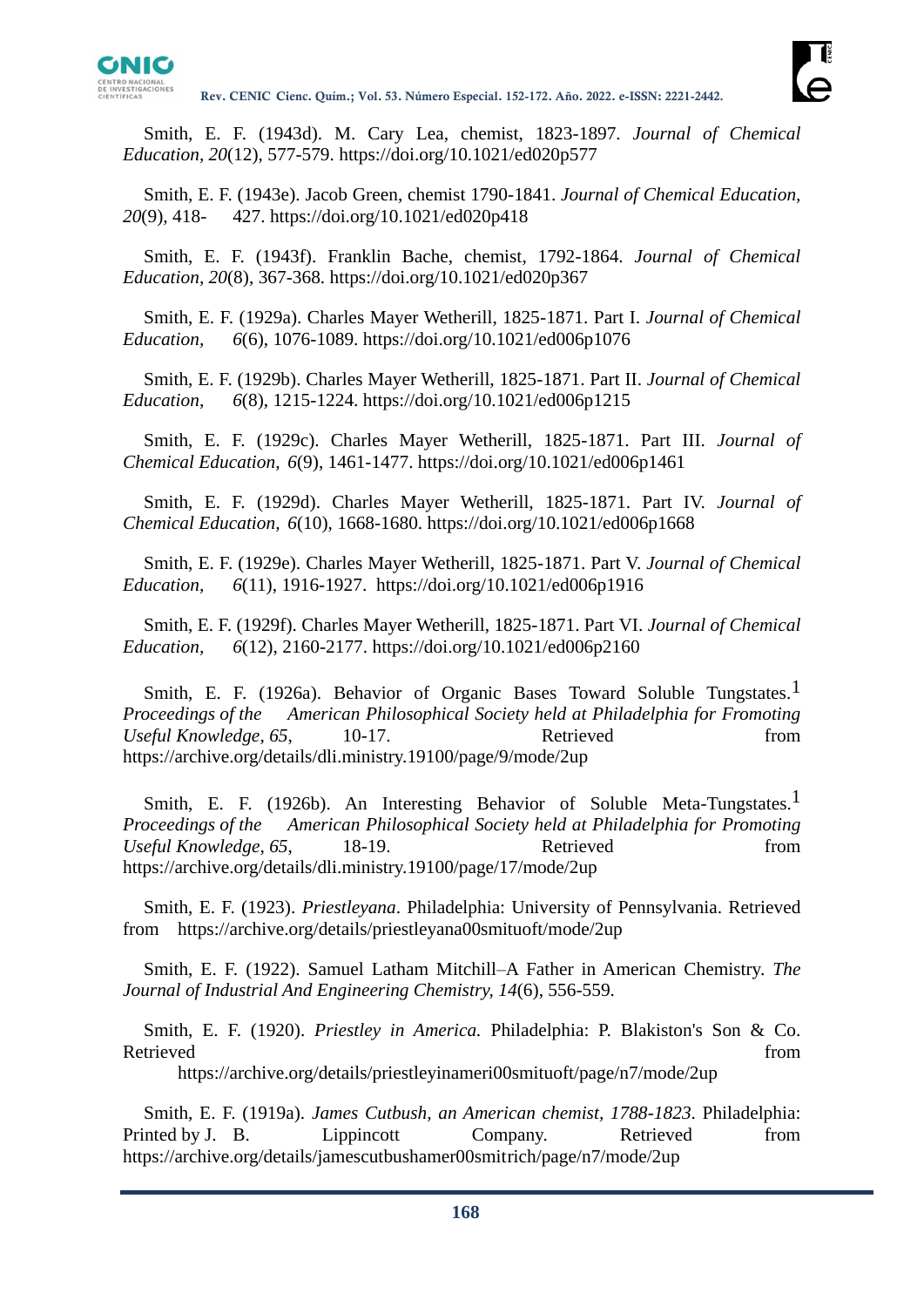

Smith, E. F. (1919b). *Chemistry in Old Philadelphia*. [Philadelphia:] Printed by J.B. Lippincott Company. Retrieved from from https://archive.org/details/chemistryinoldph00smituoft/page/n5/

## mode/2up

Smith, E. F. (1918). *James Woodhouse. A Pioneer in Chemistry 1770-1809*. Philadelphia: The John C. Winston Company. Retrieved from https://archive.org/details/woodhousejamespi00smitrich/page/n9/mode/2up

Smith, E. F. (1917). *The life of Robert Hare, an American chemist, 1781-1858*. Philadelpia, London: J. B. Lippincott Company. Retrieved from https://archive.org/details/lifeofroberthare00smituoft/page/n7/mode/2up

Smith, E. F. (1913). *The Theories of Chemistry*. Philadelphia: The John C. Winston Co. Retrieved from https://archive.org/details/theoriesofchemis00smit/page/n5/mode/2up

Smith, E. F. (1911). *Electro-Analysis*. Fifth Edition, Revised and Enlarged. Philadelphia: P. Blakiston's Son & Co. Retrieved from https://archive.org/details/electroanalysis00smitgoog/page/n8/mode/2up

Smith, E. F. (1904). The Use of the Rotating Anode in Electro-Analysis. *Journal of the American Chemical Society, 26*(12), 1595-1615. https://doi.org/10.1021/ja02002a003

Smith, E. F. (1903). The Use of a Mercury Cathode in Electrochemical Analysis. *Journal of the American Chemical Society, 25*(9), 883-892. https://doi.org/10.1021/ja02011a001

Smith, E. F. (1902). *Electro-chemical Analysis*. Third Edition, Revised and Enlarged. Philadelphia: P. Blakiston's Son & Co. Retrieved from https://archive.org/details/electrochemicala00smitrich/page/n3/mode/2up

Smith, E. F. (1898a). Action of Sulphur Monochloride Upon Minerals. *Journal of the American Chemical Society, 20*(4), 289-293. https://doi.org/10.1021/ja02066a012

Smith, E. F. (1898b). Action of Sulphur Monochloride Upon Minerals. *The Chemical News, 78*(2018), 54-55. Retrieved from https://archive.org/details/s713id13691810/page/54/mode/ 2up

Smith, E. F. (1894). *Electro-chemical Analysis*. Second Edition, Revised and Enlarged. Philadelphia: P. Blakiston, Son & Co. Retrieved from https://archive.org/details/electrochemical00unkngoog/page/n8/mode/2up

Smith, E. F. (1890). *Electro-chemical Analysis*. Philadelphia: P. Blakiston, Son & Co. Retrieved from

https://archive.org/details/electrochemanal00smitrich/page/n5/mode/2up

Smith, E. F. (1883). Minerals from Lehigh County, PA. *American Chemical Journal, 5*(4), 272-279.

https://archive.org/details/americanchemical518831884balt/page/272/mode/2up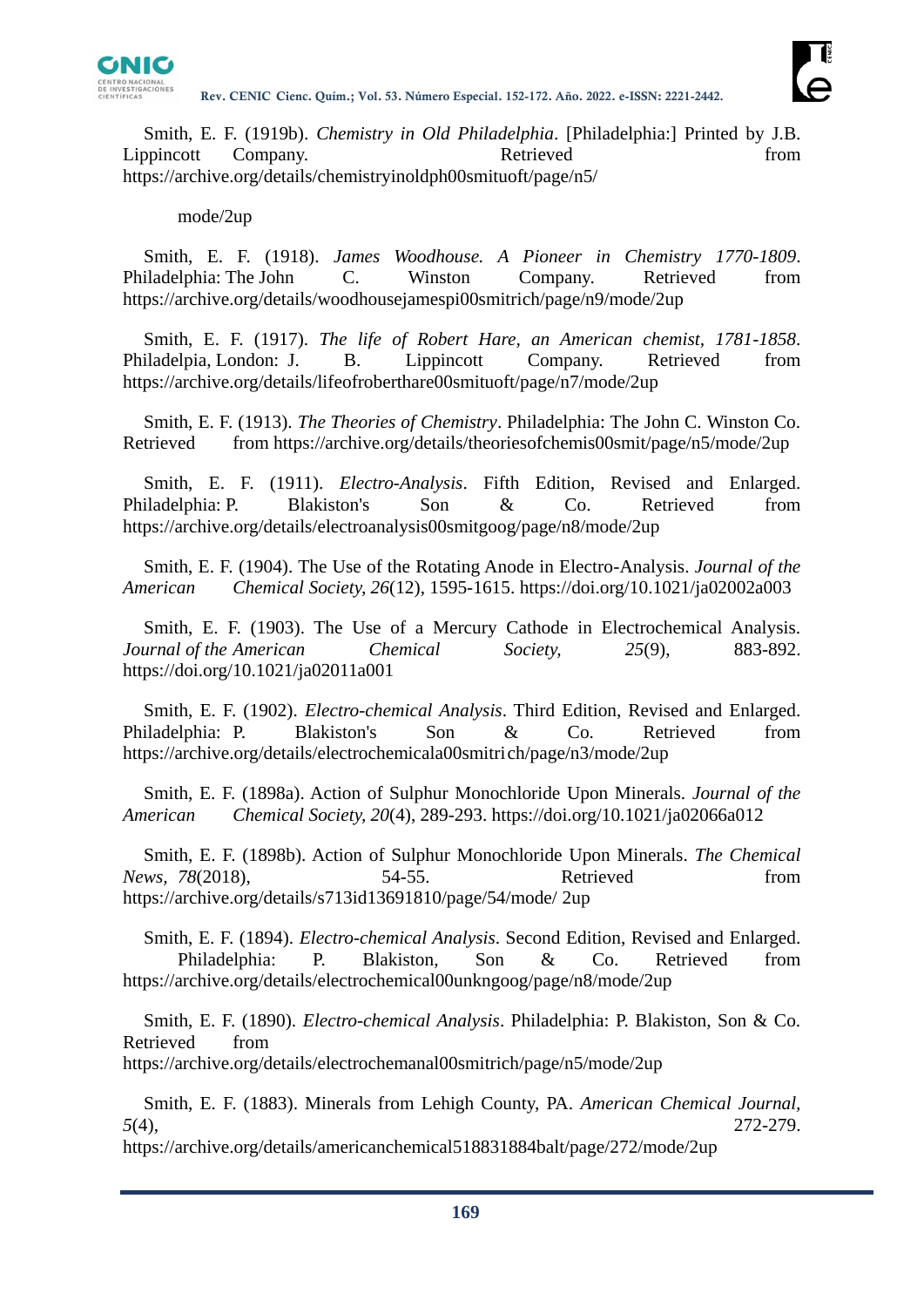

Smith. E. F. (1877a). Contributions from the Laboratory of the University of Pennsylvania. No. IX. Upon Some New Chlorine Derivatives from Toluol. *Proceedings of the American Philosophical Society, 17*(100), 29-32. Retrieved from https://www.jstor.org/stable/982275

Smith. E. F. (1877b). Contributions from the Laboratory of the University of Pennsylvania. No. X.

Dichlorsalicylic Acid. *Proceedings of the American Philosophical Society, 17*(100), 68- 73. Retrieved from https://www.jstor.org/stable/982280

Smith. E. F. (1877c). Contributions from the Laboratory of the University of Pennsylvania. No. XII. A New Method for the Decomposition of Chromic Iron. *Proceedings of the American Philosophical Society, 17*(100), 216-218. Retrieved from https://www.jstor.org/stable/982300

Smith, E. F. (1876). *Über Trisubstituirte Benzolverbindungen und über die Einwirkung von Chlor auf Benzyltrichlorid*. Inaugural-dissertation zur Erlangung der Philosophishen Doctorwürde an der Universität Göttingen. Göttingen: E. A. Huth, 1876. Contract Retrieved From Retrieved https://books.google.pl/books?id=IJhpAAAAcAAJ&printsec=frontcover

*Smith, E. F. Recollections*. (n.d.). Retrieved from http://sceti.library.upenn.edu/smithexhibit/docs/EFSMemoir.pdf

Smith, E. F., & Keller, H. F. (1904). *Experiments Arranged for Students in General Chemistry*. Fifth Edition, Enlarged. Philadelphia: P. Blakiston, Son & Co. Retrieved from https://archive.org/details/arrangedexperime00smitrich/page/n5/mode/2up

Smith, E. F., & Keller, H. F. (1895). *Experiments Arranged for Students in General Chemistry*. Third Edition, Enlarged. Philadelphia: P. Blakiston, Son & Co. Retrieved from https://archive.org/details/arranexperiments00smitrich/page/n3/mode/2up

Smith, E. F., & Keller, H. F. (1891). *Experiments Arranged for Students in General Chemistry*. Second Edition, Enlarged. Philadelphia: P. Blakiston, Son & Co. Retrieved from https://archive.org/details/experimentsarran00smitrich/page/n3/mode/2up

Smith, E. F., & Keller, H. F. (1890). *Laboratory Notes. Non-Metals. Arranged for the Use of Students in General Chemistry*. Philadelphia, Pa.: Press of Edward Stern. Retrieved from https://archive.org/details/laboratorynotesn00smitrich/page/n3/mode/2up

Smith, E. F., & Maas, P. (1895). Eine Neubestimmung des Atomgewichts des Molybdäns. *Fresenius, Zeitschrift für analytische Chemie, 34*, 131-133. https://doi.org/10.1007/BF01595*777*

Smith, E. F., & Van Haagen, W. K. (1918). *The Atomic Weights of Boron and Fluorine*. Washington: Carnegie Institution of Washington. Retrieved from https://archive.org/details/atomicweightsofb00smituoft/page/n3/mode/2up

*Smith, Edgar Fahs (1854-1928).* (n.d). Retrieved from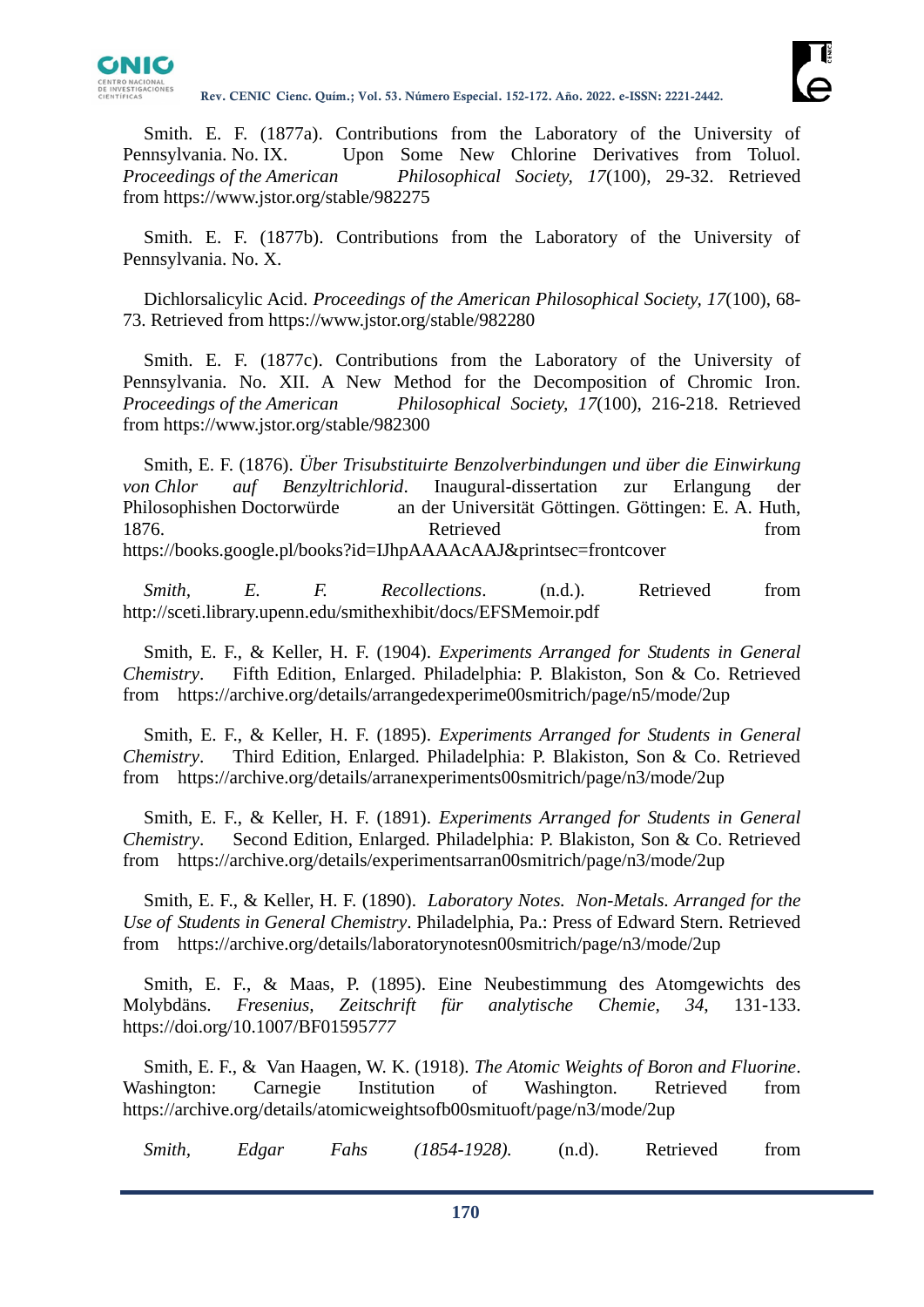

https://www.jstor.org/stable/community.21320807

*Smith Memorial Collection at the University of Pennsylvania. National Historic Chemical Landmark*. (2021). Retrieved from https://www.acs.org/content/acs/en/education/whatischemistry/landmarks/fahssmithcollect ion.html

Sokal, M. M., & Erikson, G. E. (1991). Appendix A: Officers of the History of Science Society, 1924-99. *Isis, 90, Supplement*, S321-S322. http://www.jstor.com/stable/238021

Sztejnberg, A. (2020). Victor Von Richter (1841-1891) – The Famous Russian - German Chemist, Author of Excellent Academic Textbooks on Chemistry. *Revista CENIC Ciencias Químicas*, *51*(2), 369-378. Retrieved from https://revista.cnic.cu/index.php/RevQuim/article/view/808

Taggart, W. T. (1932). Edgar Fahs Smith. *Journal of Chemical Education, 9*(4), 612- 619. https://doi.org/10.1021/ed009p612

Taggart, W. T. (1928). Edgar Fahs Smith. Science*, 68*(1749), 6-8. https://www.jstor.org/stable/1653659

*Télégramme adressé à l'Université de Pennsylvania et au Bryn Mawr College dans ce sens, 22 mai, 21*. (1921). Retrieved from https://gallica.bnf.fr/ark:/12148/btv1b9080317t/f137.item

*The Edgar Fahs Smith Memorial Collection in the History of Chemistry*. (2000). Retrieved from the state of the state of the state of the state of the state of the state of the state of the state of the state of the state of the state of the state of the state of the state of the state of the state of https://www.acs.org/content/dam/acsorg/education/whatischemistry/landmarks/fahssmith

collection/smith-memorial-collection-at-the-university-of-pennsylvania-historicalresource.

#### pdf

*The Nobel Prize in Chemistry 1911.* (2021). Retrieved from the Nobel Prize website: https://www.nobelprize.org/prizes/chemistry/1911/summary/

Thwing, C. F. (1931). Edgar Fahs Smith: Provost, Chemist, Friend. *Science, 73(*1891), 331-333. https://www.jstor.org/stable/1654800

Wherry, E. T., & Smith, E. F. (1907). The Use of a Rotating Anode in the Electrolytic Precipitation of Uranium and Molybdenum. *Journal of the American Chemical Society, 29*(6), 806-808. https://doi.org/10.1021/ja01960a002

Williams, W. D. (1991). Some Edgar Fahs Smith Memorabilla. *Bulletin for the History of Chemistry, 10*, 21-25. Retrieved from http://acshist.scs.illinois.edu/bulletin\_open\_access/bull

91-2-num10.php